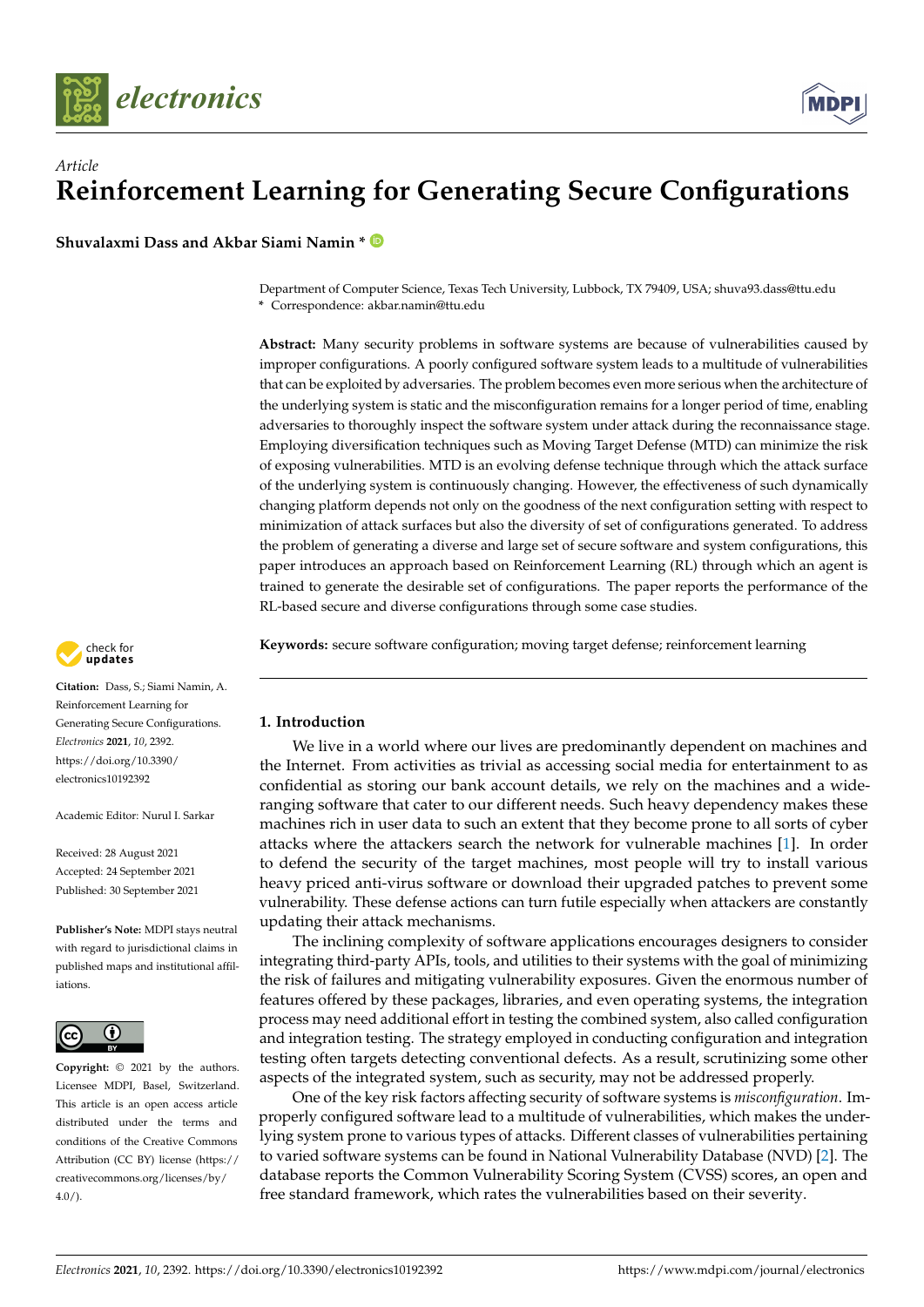In the case of vulnerabilities that are exposed due to poorly configured applications or systems, where configuration parameters govern the proper functionality of the systems, it is not only tedious but also impractical for a system administrator to manually identify and fix parameters that are misconfigured. Moreover, the administrator might not be aware of the problematic parameters that are causing the vulnerability. This delay in defense time could result in successful execution of a launched attack leading to a compromised target system. The Open Web Application Security Project introduces "*Misconfiguration*" among the top 10 Web application security risks [\[3\]](#page-17-2).

A potentially effective approach is to continuously change the configuration of systems with the goal of rapidly changing the attack surface and thus confusing the attacker during the reconnaissance stage. More specifically, by rapidly changing the settings and configurations of a given system, the attacker's data that are collected during the exploration will be invalidated, hurdling the attackers of launching successful attacks and exploiting outdated vulnerabilities. However, the challenging issue is the generation of a set of "*diverse*" and "*good*" configurations to shape the settings of the underlying system on a random basis. The former (i.e., diverse) refers to the diversity of configurations produced in order to prevent prediction of configurations; whereas, the latter (i.e., good) is designated to measure the security posture and level of the proposed configurations (i.e., "*adequate security*").

A game-changing approach to cyber security, called Moving Target Defense (MTD), has emerged as a potential solution to the security challenges associated with the static nature of vulnerable software system [\[4\]](#page-18-0). MTD is interpreted as a strategy by which the underlying system is constantly changing to reduce or shift the attack surface available for exploitation by attackers. We view the attack surface of a misconfigured system as the result of improper settings of system parameters that together can introduce vulnerabilities that can be exploited by attackers.

A platform enabling MTD can help in invalidating the data collected by an attacker during the reconnaissance stage. However, in addition to physical implementation and deployment of an MTD-based platform, the *generation*, *goodness of security*, and the *diversity* of configurations still remain large and open challenging problems.

In this paper, we introduce a proof-of-concept approach to generate a set of secure configuration for any given system using Reinforcement Learning (RL). In the model, an agent is trained to learn about the permissible values of parameters that lead the system to be more secure.

In this work, we develop a MTD framework-inspired single-player game prototype using Reinforcement Learning (RL), where we train an agent to generate secure configurations. We then demonstrate the effectiveness of the RL game prototype by applying it on a misconfigured Windows 10 system as a case study. We will be using Monte Carlo Prediction in RL method to assess the agent's performance.

This paper is structured as follows: the literature of this line of research is reviewed in Section [2.](#page-1-0) Section [3](#page-3-0) presents the methodology of how RL is adapted to formulated MTD through a game. The application of RL-based MTD game on Windows case study is presented in Section [4.](#page-7-0) The algorithm details are presented in Section [5.](#page-9-0) The implementation details are provided in Section [6.](#page-13-0) The results are present in Section [7.](#page-13-1) A discussion about our reinforcement learning-based approach in comparison with some other techniques to this problem is presented in Section [8.](#page-16-0) The conclusion of the paper and some future work are provided in Section [9.](#page-17-3)

#### <span id="page-1-0"></span>**2. Related Work**

### *2.1. Moving Target Defense*

Moving Target Defense is a game changing idea that was introduced in the National Cyber Leap Year Summit in 2009 [\[4\]](#page-18-0). The basic idea is to carry security through diversification by continuously changing the configuration of a system. Such dynamic changing of the settings of a system invalidates the data collected about a system and thus prevents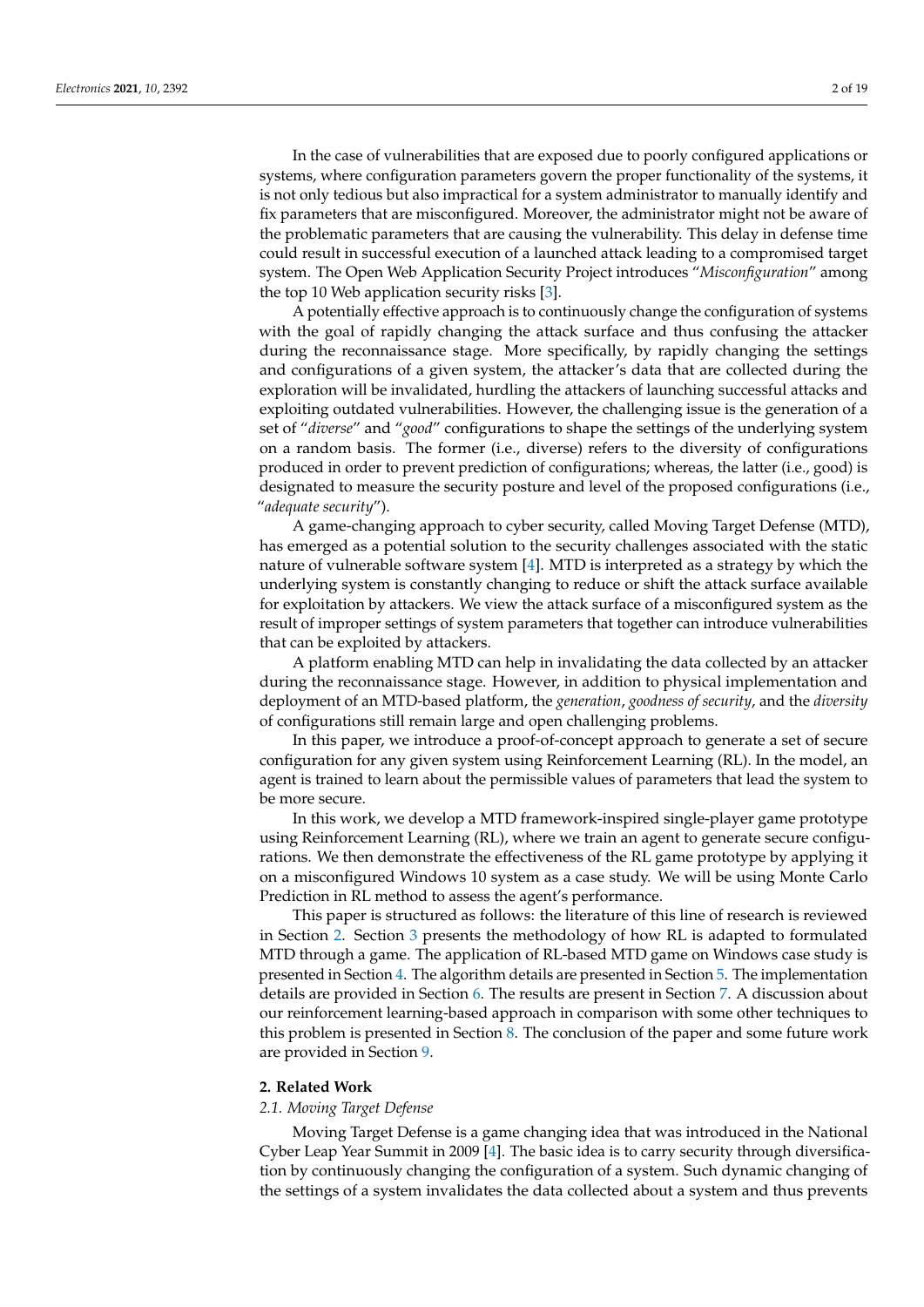attackers in utilizing the information they have captured about the target system during the reconnaissance stage.

There exist several research works that utilize MTD-based strategies to protect computers on a network such as IP address randomization, virtualization, decoy-based deployment models, software defined networking-based infrastructure, and lightweight MTDs [\[4\]](#page-18-0) through which the dynamic changing of operational behavior of the underlying target system is changing.

It is important to deploy MTD-based systems on a flexible, mobile, and programmable environment so the operations are automated and performed in a more efficient way. Software Defined Networking (SDN) is a transformative paradigm in networking that can enable us to create such a flexible and automated platform for MTD systems. In SDN architecture, the control logic and decision are separated from the network devices, enabling us to have more control on the flow of packets across the network through programming.

Hyder and Ismail proposed an Intent-based Moving Target Defense (INMTD) framework in which Software Defined Networks (SDNs) are utilized [\[5\]](#page-18-1). In their framework, the concept of shadow servers is used to counter the reconnaissance stage of cyber-attacks where the servers running in SDN networks are the prime target.

Recently, the use of MTD in addressing security challenges of IoT networks has been explored [\[6\]](#page-18-2). Mercado et al. [\[7\]](#page-18-3) introduce a MTD-based strategy for implementing Internet of Things (IoT) cybersecurity. The proposed strategy randomly shuffles the communication protocols to enable communication of a particular node to the gateway in an IoT network. The framework intends to make a balance between the cost associated with performance overhead, business impact, and at the same time reduce the likelihood of at attack being successful. The MTD strategy parameters will be identified after several iterations.

Although the deployment techniques developed for implementing MTD-based systems are needed, these techniques cannot be so effective if the new configuration settings are not secure enough or there are some redundant configurations that can enable attackers to estimate the next configuration settings. Therefore, it is crucial to strengthen the operation and thus effectiveness of MTD-based systems through generating a good number of candidate secure configurations automatically. For a more complete discussion of the state-of-the-art of Moving Target Defense (MTD), please refer to [\[4\]](#page-18-0).

#### *2.2. Secure Configuration Generation*

The problem of identifying a set of secure and diverse configurations automatically is essentially a search problem. Accordingly, several techniques borrowed from machine learning, genetic algorithms, and input fuzzing have been adapted to address this problem.

Dai et al. [\[8\]](#page-18-4) proposed the concept of "*configuration fuzzing*" for the purpose of examining vulnerabilities that emerge only at certain conditions. These conditions were created by dynamically changing the configuration of the running application at specific execution points. The authors have employed different approaches to auto-tune the configurations of a SUT in order to optimize the performance under a specific workload.

Crouse and Fulp [\[9\]](#page-18-5) and John and Fulp [\[10\]](#page-18-6) used genetic algorithm (GA) to implement a Moving Target Defense (MTD) platform that makes computer systems more secure through temporal and spatial diversity in configuration parameters that govern how a system operates. They also further introduced mutation changes to GA namely, Parameter Values Mutation (PVM) where mutation operator mutates the parameter values based on its type (integer, option, and bit) and Parameter Domain Modifier (PDM) where Mutation operator modifies the domain of the parameter by eliminating the insecure setting from the parameter's domain. The performance of these two genetic algorithms (GA + PDM and GA + PVM) were then compared and contrasted on the basis of generating secure configuration for Moving Target Defense.

Bei et al. [\[11\]](#page-18-7) proposed a random forest-based configuration tuning, called RFHOC, to automatically recommend the configurations for tuning the Hadoop which optimizes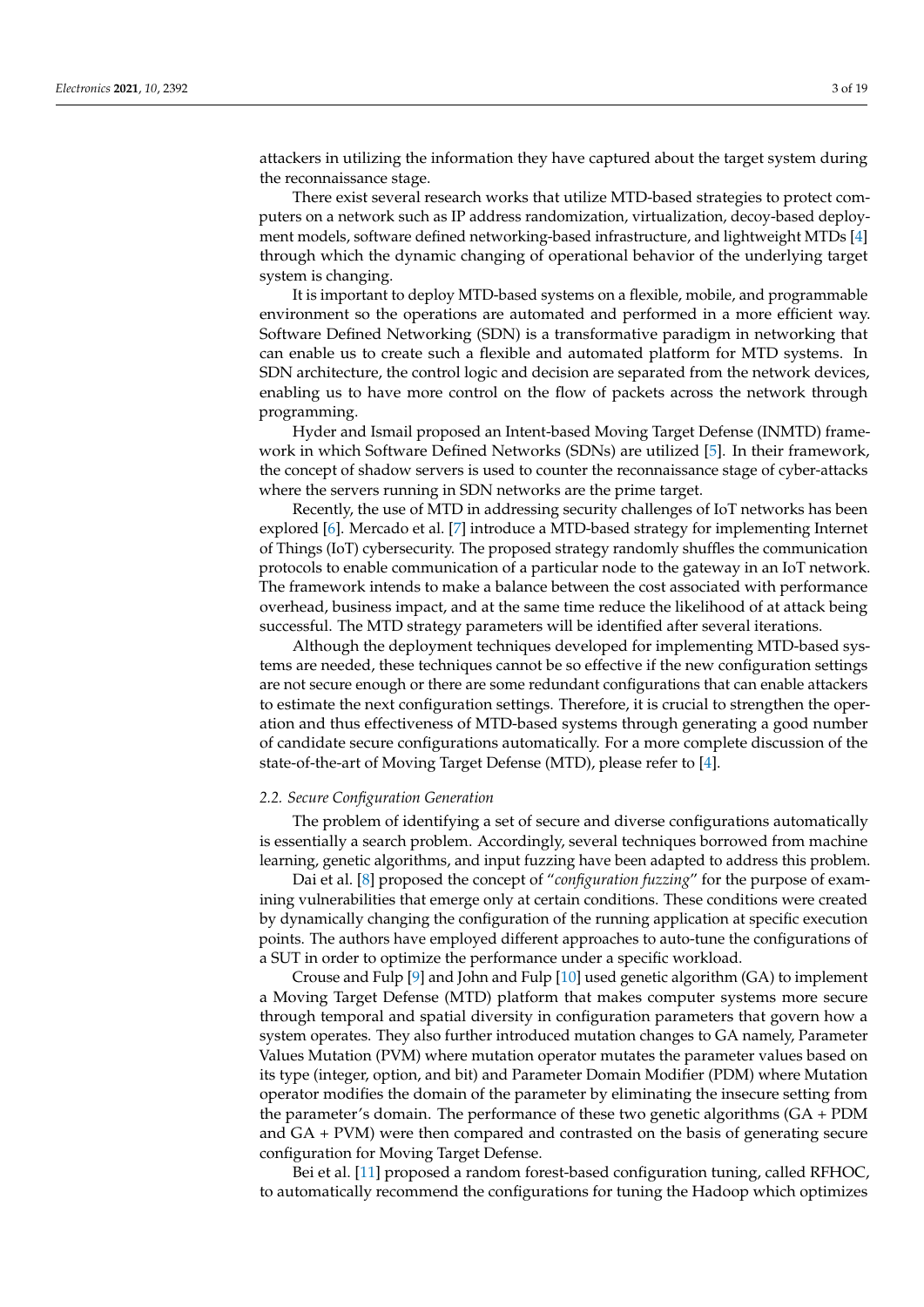the performance for a given application running on a given cluster. The authors also employ evolutionary algorithm like Genetic Algorithm (GA) to actively search the Hadoop configuration space.

Zhu et al. [\[12](#page-18-8)[,13\]](#page-18-9) investigated the challenges in tuning the right configuration for systems and formalized the challenges into the Automatic Configuration Tuning with Scalability (ACTS) problem. The ACTS problem is to find a configuration setting for a System Under Tune (SUT) that optimizes the SUT's performance under a specific workload, given the limited resource. The authors proposed an ACTS solution by implementing a flexible architecture, which provides easy incorporation of various SUTs, deployment environments, workloads, and scalable sampling methods and optimization algorithms.

Zhang et al. [\[14,](#page-18-10)[15\]](#page-18-11) proposed an end-to-end automatic configuration tuning system for cloud databases called CDBTune. It uses the reinforcement learning policy-based Deep Deterministic Policy Gradient (DDPG) algorithm, which is a combination of Deep Q Network (DQN) and actor-critic algorithm to tune the configuration settings for improving the performance of cloud databases.

Bao et al. [\[16\]](#page-18-12) approached the configuration tuning problem in an unconventional manner. They proposed Automatic Configuration Tuning using Generative Adversarial Network (ACTGAN) tool to generate potentially better configurations by focusing on capturing the hidden structures of good configurations instead of improving the performance estimation of a given configuration.

Our motive is to build a proof-of-concept for auto-tuning the configurations in order to optimize the security of the underlying system irrespective of any workload. In this paper, we employ a Monte-Carlo based Reinforcement Learning technique. To the best of our knowledge, RL has not been adapted in the domain of generating secure configurations to auto-tune the configurations and ensure the security of software platforms.

#### <span id="page-3-0"></span>**3. Problem Formulation**

This section provides a motivating example and then demonstrates the proposed approach designed for the problem.

### *3.1. A Motivating Scenario*

Consider a host machine with a misconfigured underlying software system in an organization whose vulnerabilities are exposed to adversaries. The adversary is anticipated to launch attacks such as: Brute force/credential stuffing, Code injection, Buffer overflow, Cross-site scripting (XSS) to exploit the vulnerabilities caused by the misconfiguration.

This problem depicts the interaction between a misconfigured software present in the host machine and the attacker. Through the scanning acquisition stage (i.e., the reconnaissance stage), the attacker gains certain knowledge about the configuration settings that are causing the vulnerabilities in the targeted host. The attacker then uses the acquired knowledge to construct an exploit. In order to prevent attacks, it is crucial to make the acquired knowledge futile. Such invalidation of acquired data can be achieved through changing the configuration settings frequently. This way attackers will have a hard time to keep up with a constantly changing attack surface. As a result, the attackers will not have sufficient time and knowledge to craft an effective exploit.

In solution to the aforementioned problem, we need to devise a MTD-based strategy that a set of not only secure but also diverse configurations are generated. The intent is to create a dynamic environment by constantly changing the underlying vulnerable system configurations towards secure configuration settings, so that an attacker acting on false or constantly changing information is confused.

## *3.2. Why Reinforcement Learning for Generating Secure Configuration?*

There exists a great number of techniques to generate a set of populations that have similar properties. However, the choice of technique employed for a problem explicitly depends on the nature of the problem being solved. Evolutionary algorithms and techniques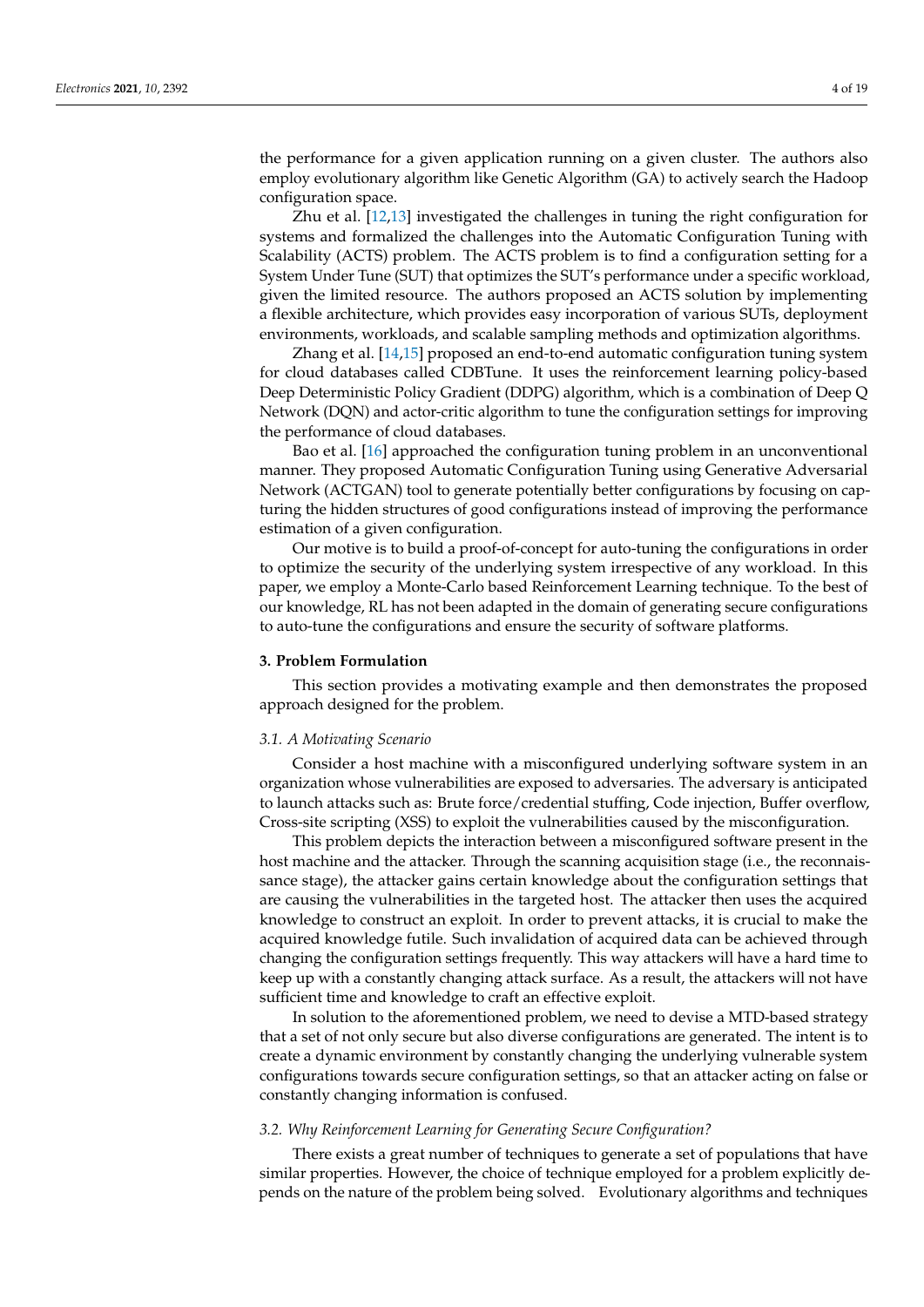such as Genetic Algorithms (GA) and Particle Swarm Optimization (PSO) [\[17](#page-18-13)[,18\]](#page-18-14) have already been applied to secure configuration problems. In addition to these evolutionary algorithms, it is possible to adapt machine learning-based techniques to the problem and understand the pros and cons of these approaches. However, as mentioned earlier, the type of techniques employed for addressing the problem relies on the nature of the problem. Therefore, it is important to understand what machine learning techniques are and how they can be adapted for generating secure configurations.

Generally speaking, there are three types of machine learning techniques [\[19\]](#page-18-15): supervised learning, unsupervised learning, and reinforcement learning. In supervised learning, the machine learning module is trained through a set of labeled data. Basically, the machine learning module is being told about the pattern of data; whereas, in unsupervised learning, a set of unlabeled data is provided to the training module without anything in mind, except the discovery of the structural patterns of data. The supervised and unsupervised approaches are suitable for problems such as clustering, classification, regression, and prediction, to name a few. These approaches are less common in generating a set of sample data.

Reinforcement learning is a type of machine learning through which the training agent is provided with some partial information about the domain, context, and model. The partial information enables the reinforcement learning agent to interact with the surrounding environment and learn what actions and in what conditions the maximum rewards are returned.

In the context of generation of secure configurations, the intention is to generate a new sample of data (i.e., secure configurations) with some common properties (i.e., highly secured configurations). The ultimate goal is not to cluster, or classify, or regress the security level of a given configuration. Although it is possible to randomly generate a configuration and then utilize some labeled configuration data to predict the security level of the generated configuration, it is more desirable to generate more "*secure*" configuration at the first place than measuring the security level of blindly generated configuration settings.

## *3.3. Reinforcement Learning Algorithm*

There exists two possible approaches to formulate a problem through Reinforcement Learning  $(RL)$  [\[19\]](#page-18-15):

- 1. *Model-Based Markov Decision Process (MDP)* approach where the system is required to have complete knowledge of the environment. More specifically, the reward and transition probabilities between states should be known in order to find the best policy.
- 2. *Model-Free Monte Carlo (MC)* approach. Unlike MDP, Monte Carlo (MC) methods are model-free algorithms that do not require prior knowledge of the model's dynamics in order to find optimal behavior and policy. Instead, these stochastic methods rely on learning from actual experience derived from interaction with the environment. An experience can be viewed as repeated sequences of states, actions, and rewards.

In our problem formulation of MTD-based strategy model, the Model-Free Monte Carlo (MC) method is more suited for the following reason: The model's environment that we deal with is that of the SUT where an individual configuration (i.e., series of settings corresponding to different parameters) acts as a state. The probability of transitioning (i.e., transition probabilities) to the next configuration/state (different set of settings) cannot be gauged from the environment as there is no pre-defined domain of knowledge known to measure the likelihood of moving from one configuration to another. As a result, the agent learns through running multiple episodes, constantly collecting samples (random values of settings), getting rewards, and thereby evaluating the value function.

### *3.4. Monte Carlo Methods for MTD*

The Monte Carlo (MC) method [\[19\]](#page-18-15) finds approximate solutions through random sampling. It approximates the probability of an outcome by running multiple trails. MC is a stochastic technique to find an approximate answer through sampling.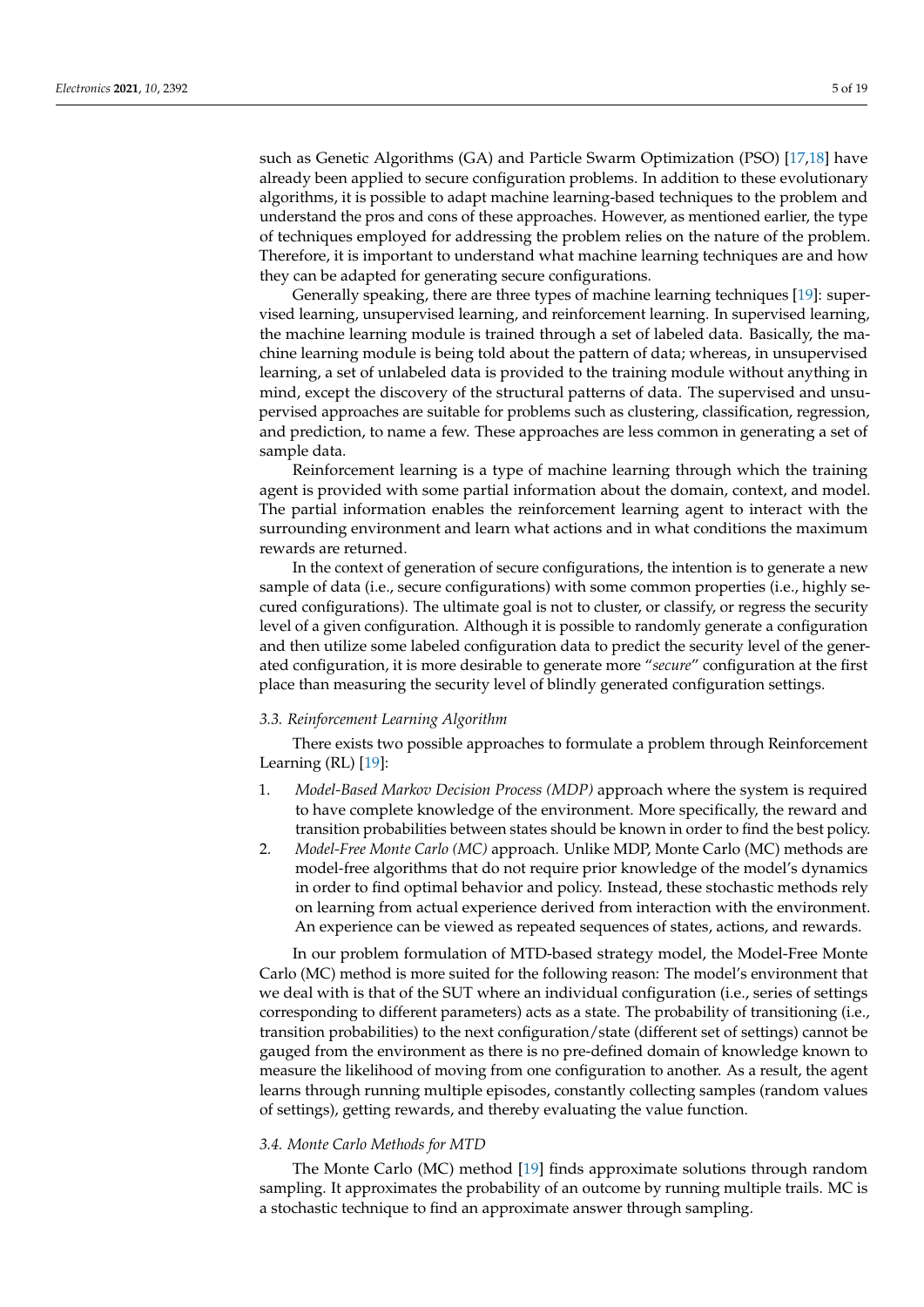Generally, Monte-Carlo approaches consist of two methods: (1) Prediction and (2) Control. In the formulation of MC for MTD problem, we will only use the prediction method.

# 3.4.1. MC Prediction

This method is used to measure the *goodness* of a *given policy*. It measures the goodness by learning the state-value function V(s), which is essentially the *expected* return from a state S under a given policy *π*. Here, instead of "*expected return*" which is equal to discounted sum of all rewards, we use "*empirical return*". In a nutshell, a prediction task in MC is where a fixed pre-defined policy is supplied, and the goal is to measure how well it performs. That is, to predict the mean total rewards from any given state assuming the function is fixed. With respect to Figure [1,](#page-5-0) Algorithm [1](#page-6-0) shows the steps involved in the Monte Carlo prediction in the context of reinforcement learning. With respect to Figure [1,](#page-5-0) the steps involved in the Monte Carlo prediction procedure in the context of reinforcement learning are as follows:

<span id="page-5-0"></span>

**Figure 1.** Steps of Monte-Carlo prediction in the context of reinforcement learning.

- 1. Initialize a value function *V* with a random value.
- 2. Define a policy  $\pi$  to be evaluated.
- 3. Initialize a return variable *G* with an empty list to store the returns.
- 4. Calculate return *R* for each state visited in each episode.
- 5. Append the calculated return to the return variable.

$$
G_t = R_{t+1} + \gamma R_{t+2} + \gamma^2 R_{t+3} + \dots = \sum_{k=0}^{+\infty} \gamma^k R_{t+k+1}
$$

where  $\gamma$  is the discount factor, a constant number. It is multiplied by reward at each time step with an increasing power. The main idea behind the discount factor is to provide more priority to the immediate actions and less priority to rewards attained in later time steps.

6. Calculate the average returns and assign it to the value function.

$$
V_s = E_{\pi}[R_{t+1} + \gamma R_{t+2} + \gamma^2 R_{t+3}... | S_t = s]
$$

where *E* is the expected mean of the rewarded *G<sup>t</sup>* for the state *s*.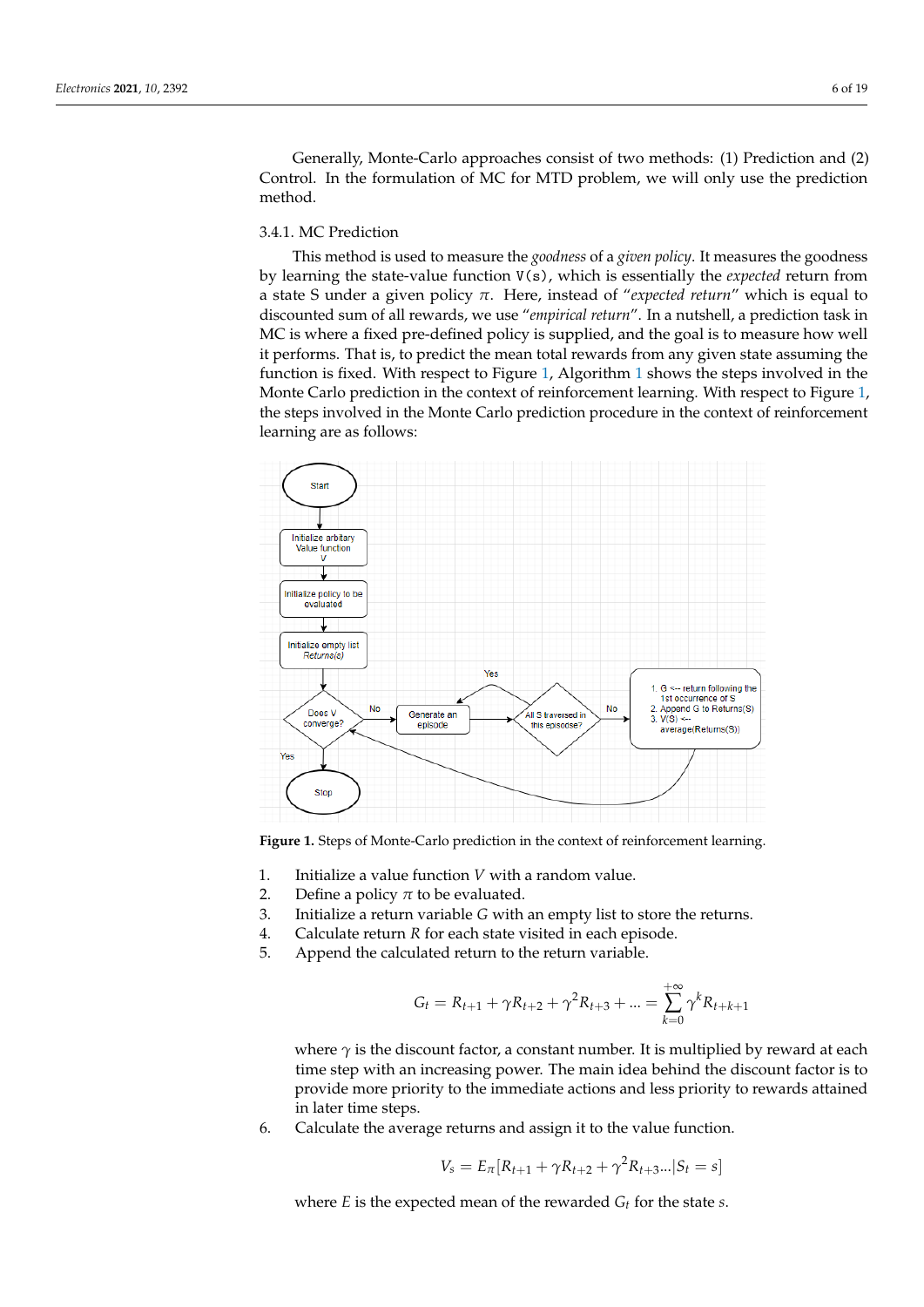<span id="page-6-0"></span>

|     | Algorithm 1 MC Prediction.                                                                                                      |  |  |  |  |
|-----|---------------------------------------------------------------------------------------------------------------------------------|--|--|--|--|
|     | 1: <b>procedure</b> MC_PREDICTION( <i>policy</i> , $num\_ep$ , $df = 1.0$ )                                                     |  |  |  |  |
| 2:  | returns_sum $\leftarrow$ defaultdict(float) $\triangleright$ Keeps track of sum of returns for each state to                    |  |  |  |  |
|     | calculate an average.                                                                                                           |  |  |  |  |
| 3:  | <i>returns_count <math>\leftarrow</math> defaultdict(float)</i> $\triangleright$ Keeps track of count returns for each state to |  |  |  |  |
|     | calculate an average.                                                                                                           |  |  |  |  |
| 4:  | $V \leftarrow \text{defaultdict}(\text{float})$<br>$\triangleright$ The final value function                                    |  |  |  |  |
| 5:  | for <i>i</i> in range(1, num_ep + 1) do                                                                                         |  |  |  |  |
| 6:  | $episode \leftarrow generate\_episode(policy)$                                                                                  |  |  |  |  |
| 7:  | states_in_episodes $\leftarrow$ Find all states visited in this episode and convert them                                        |  |  |  |  |
|     | into tuple                                                                                                                      |  |  |  |  |
| 8:  | for state in states_in_episodes do                                                                                              |  |  |  |  |
| 9:  | $first\_occurrence \leftarrow First occurrence$ of the state in the episode                                                     |  |  |  |  |
| 10: | $G \leftarrow$ Sum up all rewards since the first occurrence                                                                    |  |  |  |  |
| 11: | returns_sum[state] + = $G$                                                                                                      |  |  |  |  |
| 12: | returns_count[state] + = $1.0$                                                                                                  |  |  |  |  |
| 13: | $V[state] = returns\_sum[state]/returns\_count[state]$                                                                          |  |  |  |  |
| 14: | end for                                                                                                                         |  |  |  |  |
| 15: | end for                                                                                                                         |  |  |  |  |
| 16: | return $V$                                                                                                                      |  |  |  |  |
|     | 17: end procedure                                                                                                               |  |  |  |  |
|     | 18: $V = mc\_prediction(get\_action\_policy, num\_ep = 100)$<br>$\triangleright$ Calculating state value                        |  |  |  |  |
|     | function $V$ by calling the procedure $mc\_prediction()$                                                                        |  |  |  |  |
|     |                                                                                                                                 |  |  |  |  |

The procedure ends once the value function *V* converges or when an episode ends.

# 3.4.2. MC Control

A control task in reinforcement learning is where the policy is not fixed, and the goal is to find the optimal policy. That is, the objective is to find the policy  $\pi(a|s)$  (with action a in a given state s) that maximizes the expected total rewards from any given state [\[20\]](#page-18-16).

The reason behind choosing only the prediction method is because, in our game formulation of MTD-based strategy explained in Section [4,](#page-7-0) we are supplying a fixed policy and our goal is to measure the performance of the supplied policy in terms of value function. That is, to predict the expected total reward from any given state as explained before. Hence, in our methodology, we measure the reward in terms of the fitness score of each configuration of the model. The greater the fitness, the more secure is the configuration.

#### *3.5. MC Single-Player Game for MTD*

We model the MTD problem using a single player game description. The game starts with an insecure configuration state, where a configuration represents a chain of different configuration parameters and settings:

<span id="page-6-1"></span>
$$
C := \langle S_1, S_2, \dots S_n \rangle \tag{1}
$$

where *n* is the total number of configuration parameters and  $S_i$  is the setting of parameter *Pi* . The goal is to reach near or almost near to a secure configuration state (i.e., terminal state). An agent can either change the value of the settings or do nothing. The agent has to decide which one out of the two actions (i.e., replace or keep the setting for a given parameter) to take in every state in order to move towards the goal state. The deriving idea is to ensure that the attack surface keeps changing in the direction of a nearly secure configuration, thereby minimizing the vulnerabilities as a result. The following section describes formulation of this game into the Monte Carlo Prediction problem.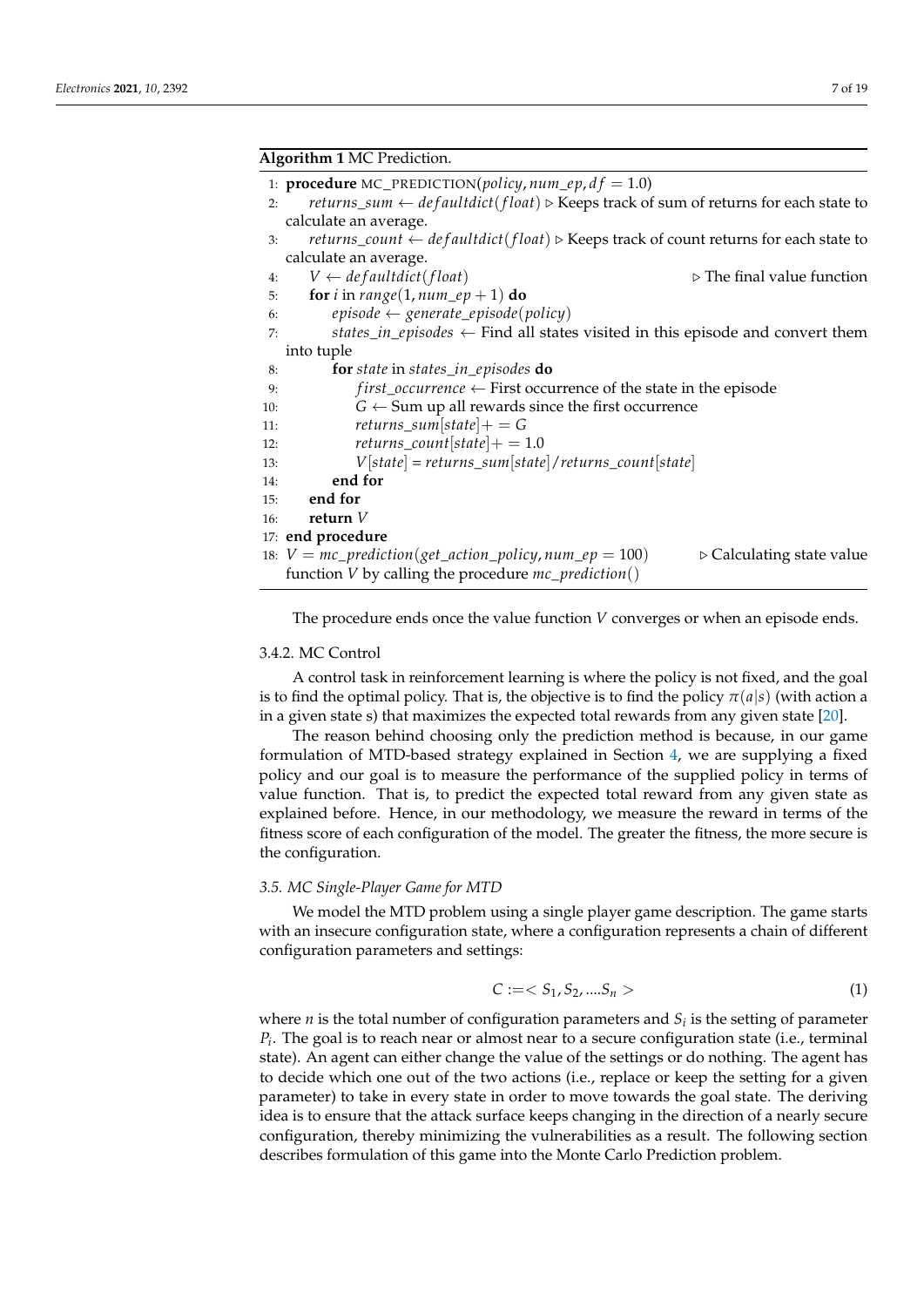# <span id="page-7-0"></span>**4. MC-Game for Secure Configuration**

This section describes the main elements used in problem formulation of Monte Carlo prediction. We present the general scheme through a running case study in which parameters of Windows 10 operating systems are explored. First, let us provide some definitions:

1. **State**. Each state is a configuration of the underlying system. A configuration can be represented by a vector (Equation [\(1\)](#page-6-1)), whose elements are the configuration parameters of the system and thus they hold concrete values for setting each parameter. For instance, Table [1](#page-8-0) lists the parameters of Windows 10 along with their default values and the domain of values it belongs to. A configuration for the Windows operating system consists of multiple parameters along with their setting value such as:

```
State: < 'ACSettingIndex': 1,
      'AllowBasic': 9,
      'AllowDigest': 6,
      'AllowTelemetry': 3,
      'AllowUnencryptedTraffic': 5,
      'AlwaysInstallElevated': 4,
      'AutoConnectAllowedOEM': 4,
      ...>
```
This vector shows a configuration for a Windows 10 system with only seven parameters along with a setting value for each.

2. **Fitness Score**. The fitness score of a configuration state is the total sum of score of the settings of parameters, denoted by pscore. In this paper, the pscore of a parameter receives a definite *H IGH* score if it is associated to its secure setting according to STIG website [\[21\]](#page-18-17). Otherwise, a *LOW* score is assigned to the pscore of the parameter. For example, the fitness score of the aforementioned configuration state for Windows 10 system will be the sum of:

```
score(state) =
pscore('ACSettingIndex') +
pscore('AllowBasic') +
pscore('AllowDigest') +
pscore('AlwaysInstallElevated') +
pscore('AutoConnectAllowedOEM').
```
- 3. **Actions**. In our model, two actions are defined: 1) Change (*action* = 1) the settings of the parameters, and 2) Hold/No Change (*action* = 0) which means do nothing about the setting of the underlying parameter.
- 4. **Policy**. We defined a policy function as follows: if the overall fitness score of the configuration is below a certain *threshold* value, then the agent is given a probability distribution of {*p*, 1 − *p*} for choosing actions *Hold/No Change* and *Change*, respectively where *p* is a probability. If the action *change* (i.e., *action* = 1) is chosen, the agent changes only the configuration setting of those parameters whose pscore is below *H IGH* score. Otherwise, if the action *Hold* is chosen (i.e., *action* = 0), no parameter settings are changed. Formally, for a certain *threshold* value, the probability distribution  $p(a)$  for action *a* is defined as:

$$
p(a) = \begin{cases} \{prob_{NC} = lowp, prob_C = highp\} & \text{if fitness\_score} < Threshold \\ \{prob_{NC} = highp, prob_C = lowp\} & \text{if fitness\_score} > = Threshold \end{cases}
$$
 where 
$$
a = NC \text{ or } C
$$

5. **Rewards**. A reward value is decided on the value of fitness improvement, which is the change in the fitness score of configuration after an action takes place.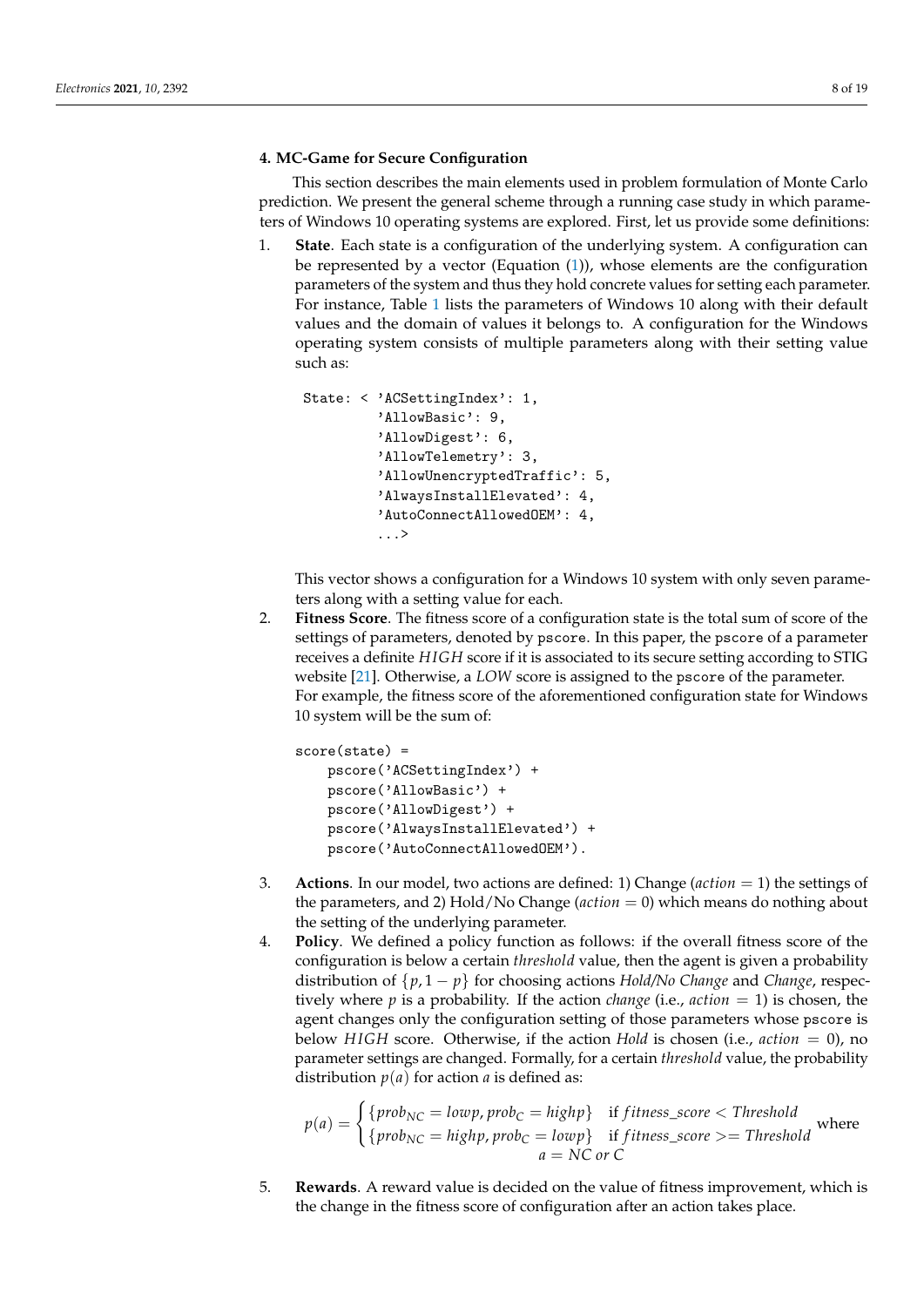```
fitness_improvement =
 current_fitness_score - previous_fitness_score
```
Thus the reward can be computed as:

$$
Reward = \begin{cases} 0 & \text{if fitness\_improvement} = 0\\ +1 & \text{if fitness\_improvement} > 0\\ -1 & \text{if fitness\_improvement} < 0 \end{cases}
$$

<span id="page-8-0"></span>

| Table 1. A subset of configuration parameters of Windows 10 [21]. |  |
|-------------------------------------------------------------------|--|
|-------------------------------------------------------------------|--|

| Parameter Name                  | <b>Secure Default values</b>    | Domain          |
|---------------------------------|---------------------------------|-----------------|
| ACSettingIndex                  | 1                               | Integer         |
| AllowBasic                      | $\boldsymbol{0}$                | Integer, 'None' |
| AllowDigest                     | $\mathbf{0}$                    | Integer         |
| <b>AllowTelemetry</b>           | (0, 1)                          | Integer         |
| AllowUnencryptedTraffic         | $\mathbf{0}$                    | Integer         |
| AlwaysInstallElevated           | $\mathbf{0}$                    | Integer         |
| AutoConnectAllowedOEM           | $\theta$                        | Integer         |
| CachedLogonsCount               | [1, 2, 3, 4, 5, 6, 7, 8, 9, 10] | Integer         |
| ConsentPromptBehaviorAdmin      | 2                               | Integer         |
| DCSettingIndex                  | $\mathbf{1}$                    | Integer         |
| DODownloadMode                  | [0, 1, 2, 99, 100]              | Integer         |
| DeepHooks                       | $\mathbf{1}$                    | Integer         |
| DevicePKInitEnabled             | [1, 'None']                     | Integer, 'None' |
| DisableAutomaticRestartSignOn   | 1                               | Integer         |
| DisableHTTPPrinting             | 1                               | Integer         |
| <b>DisableIpSourceRouting</b>   | 2                               | Integer         |
| DisableRunAs                    | $\mathbf{1}$                    | Integer         |
| DisableWebPnPDownload           | $\mathbf{1}$                    | Integer         |
| DontDisplayNetworkSelectionUI   | 1                               | Integer         |
| DriverLoadPolicy                | [1,3, 8, 'None']                | Integer, 'None' |
| EnableICMPRedirect              | $\theta$                        | Integer         |
| <b>EnableInstallerDetection</b> | $\mathbf{1}$                    | Integer         |
| EnableSecuritySignature         | 1                               | Integer         |
| EnableUserControl               | $\boldsymbol{0}$                | Integer         |
| EnumerateLocalUsers             | $\boldsymbol{0}$                | Integer         |
| FormSuggest Passwords           | $\boldsymbol{0}$                | Integer         |
| fMinimizeConnections            | [1, 'None']                     | Integer, 'None' |
| fBlockNonDomain                 | 1                               | Integer         |
| fMinimizeConnections            | [1, 'None']                     | Integer, 'None' |
| InactivityTimeoutSecs           | 900                             | Integer         |
| LimitBlankPasswordUse           | 1                               | Integer         |
| LmCompatibilityLevel            | 5                               | Integer         |
| LocalAccountTokenFilterPolicy   | $\mathbf{0}$                    | Integer         |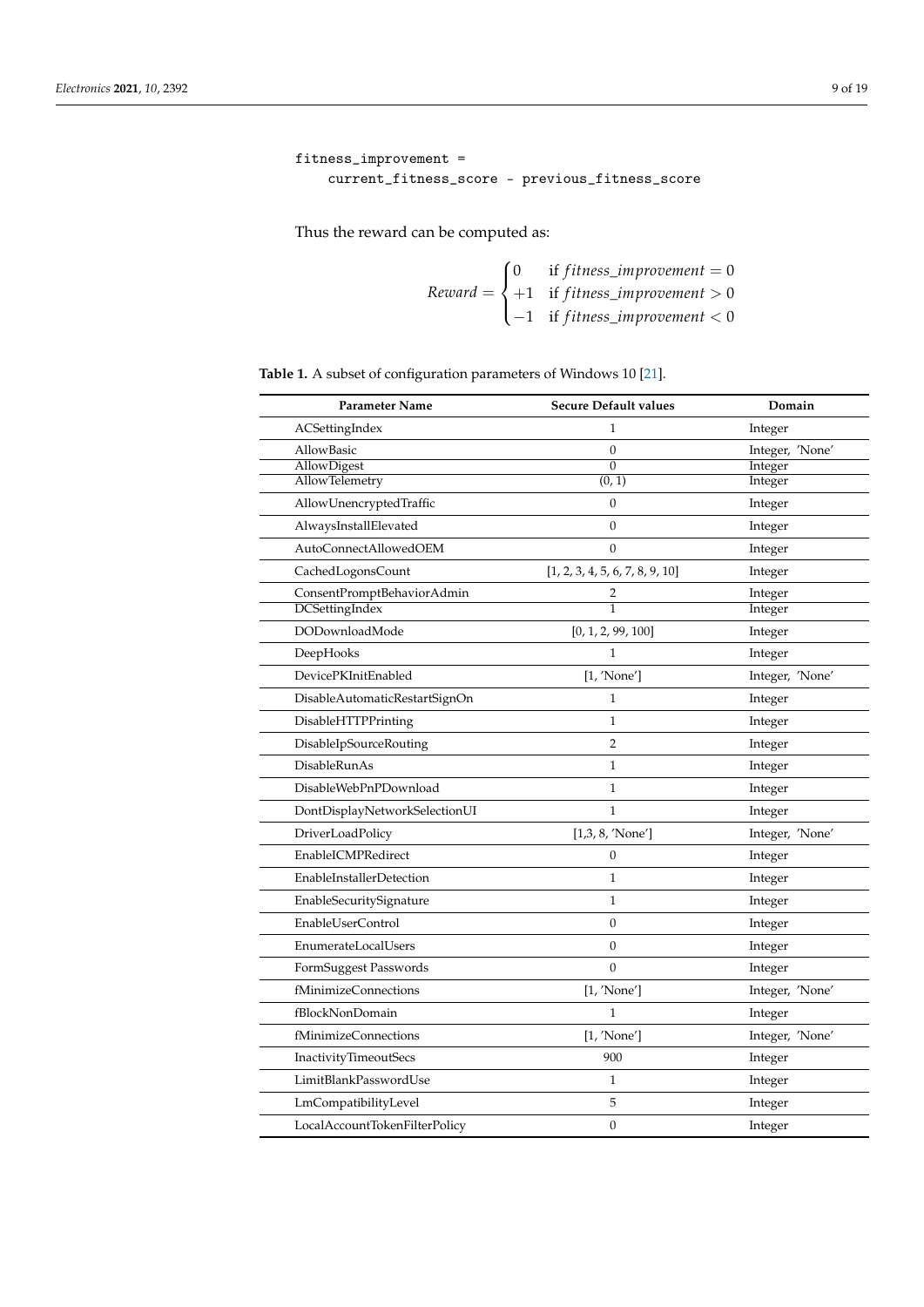| <b>Parameter Name</b>         | <b>Secure Default values</b> | Domain          |
|-------------------------------|------------------------------|-----------------|
| LoggingDisabled               | [1, 'None']                  | Integer, 'None' |
| MaxSize                       | 32768                        | Integer         |
| MinEncryptionLevel            | 3                            | Integer         |
| MinimumPINLength              | [6,infinity)                 | Integer         |
| NTLMMinClientSec              | 537395200                    | Integer         |
| NoAutoplayfornonVolume        | $\mathbf{1}$                 | Integer         |
| NoDataExecutionPrevention     | [0, 'None']                  | Integer, 'None' |
| NoDriveTypeAutoRun            | 255                          | Integer         |
| NoGPOListChanges              | $\overline{0}$               | Integer         |
| NoLMHash                      | $\mathbf{1}$                 | Integer         |
| NoLockScreenCamera            | $\mathbf{1}$                 | Integer         |
| NoNameReleaseOnDemand         | 1                            | Integer         |
| <b>NoWebServices</b>          | $\mathbf{1}$                 | Integer         |
| RequireSecurityDevice         | $\mathbf{1}$                 | Integer         |
| RequireSecuritySignature      | 1                            | Integer         |
| RequireSignOrSeal             | $\mathbf{1}$                 | Integer         |
| <b>RestrictNullSessAccess</b> | $\mathbf{1}$                 | Integer         |
| RequireStrongKey              | 1                            | Integer         |
| SupportedEncryptionTypes      | 2147483640                   | Integer         |
| SCENoApplyLegacyAuditPolicy   | 1                            | Integer         |
| SCRemoveOption                | $[1,2]$                      | Integer         |
| SafeForScripting              | [0/None']                    | Integer, 'None' |
| ScriptBlockLogging            | $\mathbf{1}$                 | Integer         |
| SealSecureChannel             | 1                            | Integer         |
| SignSecureChannel             | $\mathbf{1}$                 | Integer         |
| SupportedEncryptionTypes      | 2147483640                   | Integer         |

#### **Table 1.** *Cont.*

# <span id="page-9-0"></span>**5. The MC Algorithm for MTD**

This section presents a procedure along with the several stage-wise algorithms designed to implement an MC-based game for generating secure configurations for a given software platform.

### *5.1. MC Prediction Environment Setting*

An environment is the surrounding context with which the agent interacts whose functions is to return the environment's next state and rewards when the agent performs an action on the current environment state. The environment implementation procedure consists of several steps, as follows:

- 1. Step 1: *Set Initial State*.
- 2. Step 2: *Compute Parameter Score*.
- 3. Step 3: *Set Action Policy* (Algorithm [2\)](#page-10-0).
- 4. Step 4: *Perform the Steps* (Algorithm [3\)](#page-11-0).
- 5. Step 5: *Generate Episodes* (Algorithm [4\)](#page-12-0).

followed by *Monte Carlo Prediction* (Algorithm [1\)](#page-6-0) to calculate the *V*. In the following sections, we discuss these steps in further details.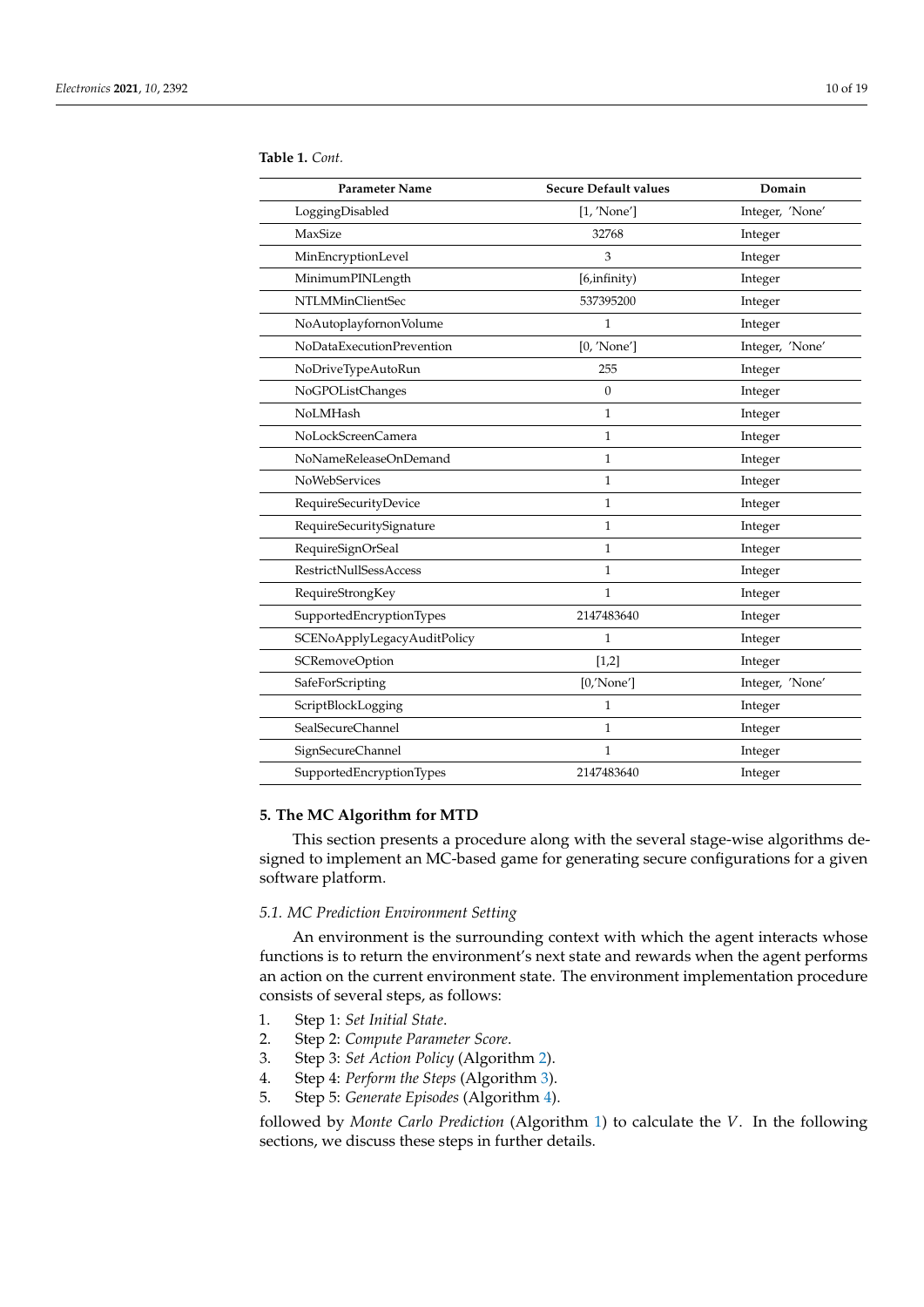## 5.1.1. Step 1: Set Initial State

This step involves randomly assigning initial values for a configuration. The random value for each parameter is drawn from the parameter's domain. For instance, Table [1](#page-8-0) lists the parameters and the most secure value along with the domain for each parameter. As an example, in the initial setting stage, we randomly choose an integer value for the ACSettingIndex (e.g., 25) whose domain is integer and most secure setting is 1.

# 5.1.2. Step 2: Compute Parameter Score

In this step, the procedure takes the initial randomly generated configuration in Step 1 and decides for each parameter of the configuration whether the random setting is the most secure value or not. If the initial setting for a parameter turned out to be the most secure one, then its score will be the highest value, otherwise, the lowest value will be considered as its score.

# 5.1.3. Step 3: Action Policy

As shown in Algorithm [2,](#page-10-0) we pass a dict *state* which is an intermediate configuration to the policy function to determine what action to take for the given state or intermediate configuration. Since we have only two actions defined in our domain: Change(C) settings (action = 1) and Hold or Not Change (NC) (*action* = 0), the function returns a tuple which consists of a action value *action*\_*val* (0 or 1) and a list called *change*\_*params*, which stores name of parameters if action = 1 and otherwise returns an empty list. The choice of action depends on the value of probability where *probs<sub>NC</sub>* corresponds to probability of taking action 0 and the  $probs<sub>C</sub>$  for action 1. If the value of the overall fitness score of *state* is  $\lt$ threshold, we give high probability (i.e.,  $p_H$ ; e.g., = 0.8) to  $probs<sub>C</sub>$ , or else, it is given a low probability (i.e.,  $1 - p_H$ ; e.g., = 0.2).

## <span id="page-10-0"></span>**Algorithm 2** GET\_ACTION\_POLICY: Define Sample Policy

1: **procedure** GET\_ACTION\_POLICY(*state*) 2: *change\_params*  $\leftarrow$  []  $\qquad \qquad$   $\qquad \qquad$   $\qquad \qquad$   $\qquad \qquad$   $\qquad \qquad$   $\qquad \qquad$   $\qquad \qquad$   $\qquad \qquad$   $\qquad \qquad$   $\qquad \qquad$   $\qquad \qquad$   $\qquad \qquad$   $\qquad \qquad$   $\qquad \qquad$   $\qquad \qquad$   $\qquad \qquad$   $\qquad$   $\qquad \qquad$   $\qquad \qquad$   $\qquad \qquad$   $\qquad \qquad$   $\qquad \qquad$ 3:  $fitness\_score \leftarrow 0$   $\triangleright$  To store the total fitness score of the complete state 4: **for** *key*, *value* in *state*.*items*() **do** 5: *f itness*\_*score*+ = *pscore*(*key*, *value*) 6: **if** *pscore*(*key*, *value*) < *H IGH* **then** 7: *change*\_*params*.*append*(*key*) 8: **end if** 9: **end for** 10: **if**  $fitness\_score > threshold$  **then**  $\triangleright$  Check if the total score is greater than threshold which is a hyperparameter) 11:  $prob_{NC} = p_H; prob_C = 1 - p_H;$ 12: **else** 13:  $prob_{NC} = 1 - p_H$ ;  $prob_C = p_H$ ; 14: **end if** 15: *action\_val* ← Randomly choose (*action*<sub>NC</sub>, *action*<sub>C</sub>) based on probability values 16: **end procedure** 17: **return** (*action*\_*val*, *change*\_*params*)

#### 5.1.4. Step 4: Perform the Steps

As shown in Algorithm [3,](#page-11-0) the *Step* procedure's functionality is inspired by that of env.step function in OpenAI gym platform. The env.step function takes an action at each step. This function returns four parameters:

- 1. *Observation.* An environment-specific object representing the observations of the environment;
- 2. *Reward.* Amount of reward achieved by previous action;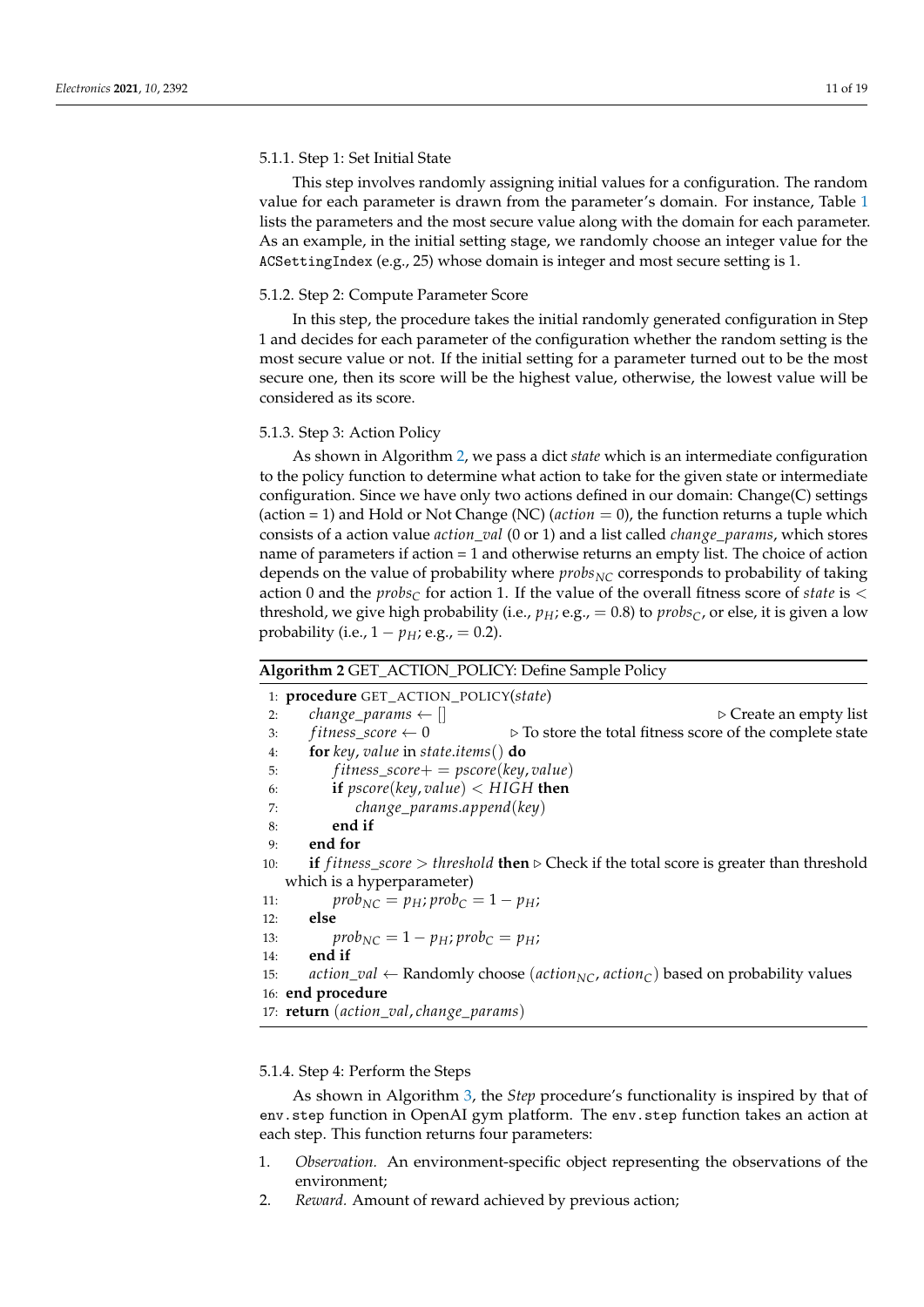- 3. *Done.* A Boolean value indicating the needs to reset the environment, and;
- 4. *Info.* Additional information for debugging.

The STEP procedure we developed takes two inputs: (1) state and (2) the action taken by the agent in that state. The procedure then returns three values: (1) next state the agent reached, (2) the rewards it collected, and (3) a Boolean variable "done" whose True value indicates that the terminal/secured state is reached (i.e., the state has reached the maximum fitness score). More specifically, this procedure takes in the current state and the action and based on the action, it changes the parameters of the given state. If *action* = 1, agent picks the action *change* where it changes the settings of the parameter mentioned in *change*\_*params*, or else, do nothing. The reward is assigned according to the *fitness\_improv* value which is the difference between the given state's total new fitness score (if action 1 is chosen) and its total old fitness score (before taking any action). For a positive, negative, and neutral fitness improvement,  $+1$ ,  $-1$ , and 0, reward is awarded, respectively.

# <span id="page-11-0"></span>**Algorithm 3** STEPS

1: **procedure** STEP(*state*, *action*) 2:  $old\_ fit\_score, new\_ fit\_score \leftarrow 0,0$ 3: **for** *key*, *value* in *state*.*items*() **do** . Iterating over state's keys (parameter names) and values (settings) 4: *old*\_ *f it*\_*score*+ = *pscore*(*key*, *value*) 5: **end for** 6: **if** action  $==1$  **then**  $\triangleright$  If action is 1, change settings, or else print hold and do nothing 7: **for** *params* in *change*\_*params* **do** 8: *state*[*params*] ← random values based on domain (params) 9: **end for** 10: **else** 11: print('Hold') 12: **end if** 13: **for** *key*, *value* in *state*.*items*() **do** 14: new\_fit\_score+=pscore(key,value) 15: **end for** 16: *f it*\_*improv* = *new*\_ *f it*\_*score* − *old*\_ *f it*\_*score* 17: **if** *fit improv*  $== 0$  **then** 18:  $reward \leftarrow 0$ 19: **else** 20: **if**  $fit\_improv > 0$  **then** 21:  $reward \leftarrow 1$ 22: **else** 23:  $reward \leftarrow -1$ 24: **end if** 25: **end if** 26: **if**  $new\_ fit\_score == len(state) * HIGH$ **then**  $\triangleright$  Check if the terminal state (secured state) is reached.<br>  $done \leftarrow True$ 27: *done* ← *True* . Reset the environment 28: **else**  $29:$  *done*  $\leftarrow$  *False* 30: **end if** 31: **return** (*state*,*reward*, *done*) 32: **end procedure**

5.1.5. Step 5: Generate Episode

As shown in Algorithm [4,](#page-12-0) this procedure is used to generate an episode based on policy given as a parameter. An episode is an array of  $\langle state(S), action(A), rewards(R) \rangle$ tuples. It begins with an arbitrary initial state, which is assigned to *current*\_*state*. It returns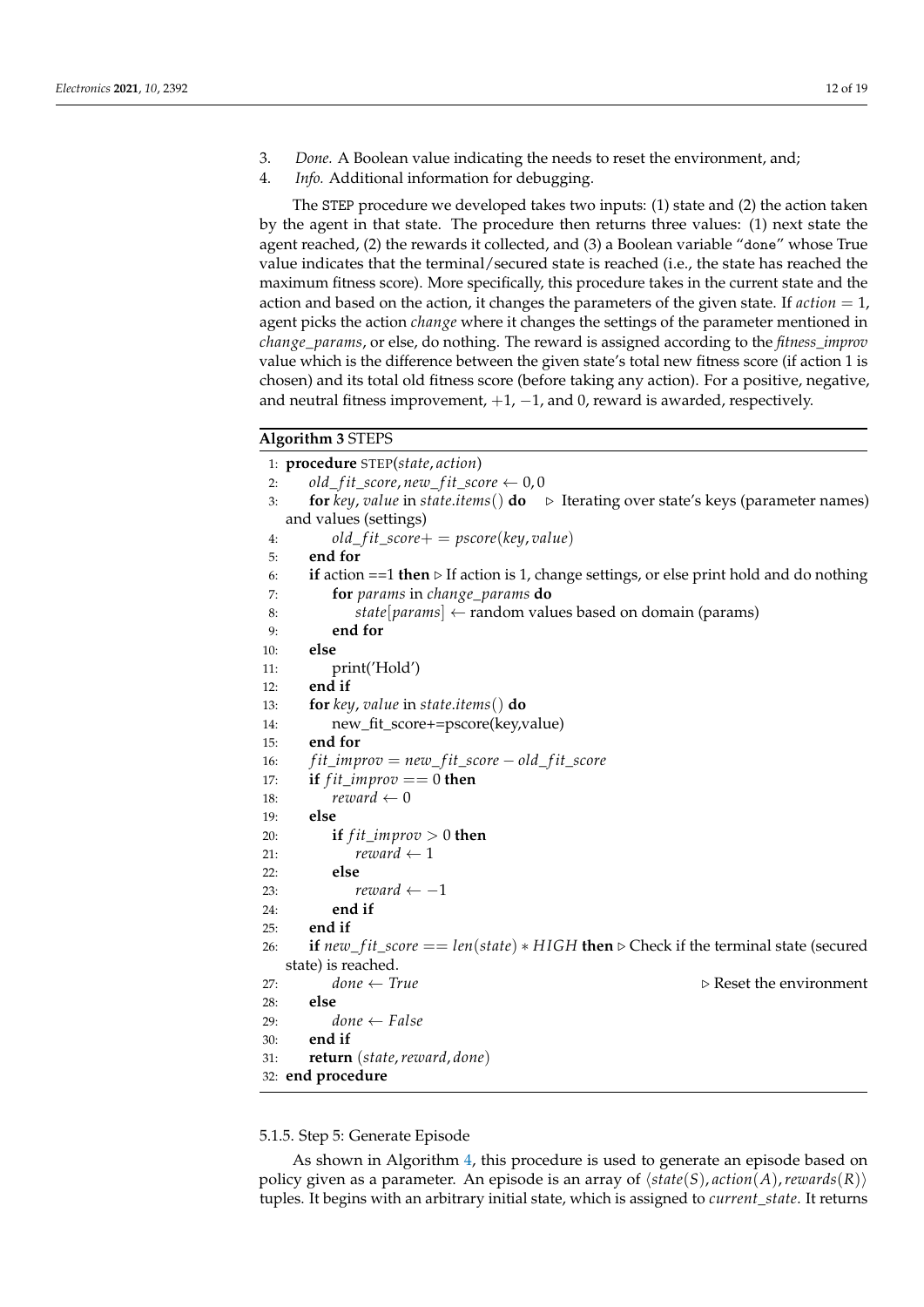an episode consisting maximum of 100 tuples unless it reaches the terminal sate (*done* = True) before reaching the 100 tuple limit. In that case, it ends the episode there. We set the limit to 100 tuples as a threshold to account for those cases when an episode might go through a lot of tuples before reaching the terminal state. This way we ensure the agent is time efficient and not stuck. Value of threshold is determined experimentally.

<span id="page-12-0"></span>**Algorithm 4** GENERATE\_EPISODE

|     | 1: <b>procedure</b> GENERATE_EPISODE( <i>policy</i> )                 | $\triangleright$ Generate an array of <s,a,r> tuples for 1</s,a,r> |
|-----|-----------------------------------------------------------------------|--------------------------------------------------------------------|
|     | episode                                                               |                                                                    |
| 2:  | episode $\leftarrow$ []                                               |                                                                    |
| 3:  | $current\_state \leftarrow get\_state()$                              | $\triangleright$ Start with an arbitrary initial state             |
| 4:  | for $t = 1t0100$ do                                                   |                                                                    |
| 5:  | $action \leftarrow policy(current\_state)$                            |                                                                    |
| 6:  | $next\_state$ , reward, done $\leftarrow$ step(current_state, action) |                                                                    |
| 7:  | $episode.append(next_state, action[0], reward)$                       |                                                                    |
| 8:  | if <i>done</i> $==$ <i>True</i> then                                  |                                                                    |
| 9:  | break                                                                 |                                                                    |
| 10: | end if                                                                |                                                                    |
| 11: | current state $\leftarrow$ next state                                 |                                                                    |
| 12: | end for                                                               |                                                                    |
| 13: | return episode                                                        |                                                                    |
|     | 14: end procedure                                                     |                                                                    |
|     |                                                                       |                                                                    |

# *5.2. Monte Carlo Prediction*

Algorithm [1](#page-6-0) shows the Monte Carlo prediction algorithm [] for generating a set of secure configurations. The *mc\_prediction* procedure takes in three parameters: (1) policy (*policy*), (2) number of episodes (*num\_ep*), and (3) the discount factor (*df*). The discount factor in our case study and evaluation is set to 1.0.

The algorithm returns the state value function by taking policy as *get\_action\_policy* and  $num\_ep = 100$ . In lines (2-4), we initialize three variables, returns\_sum, returns\_count and V, as a dictionary for storing the sum of rewards returned, count of occurrence, and values of each state, respectively.

In lines (5–7), for num\_ep number of episodes, we do the following: first, in line (6), we generate an episode using the policy we provide as an input. Then in line (7), in the generated episode, we implement the first visit Monte Carlo method, finding all the states visited and store it in the variable first\_occurrence. In the first visit Monte Carlo method, the return is averaged only after the state is visited the first time in the episode. An agent, for example, who plays snakes and ladder games, is very likely to return to the state if bitten by a snake. A state's average return is not taken into consideration when an agent revisits it. Only the first visit to the state by an agent is used to calculate an average return.

From lines (8–12), For each state in the list of visited states, we find the first occurrence of the state in the episode. We then sum up all the rewards since the first occurrence and store it in variable G such that,

$$
G_t = R_{t+1} + \gamma R_{t+2} + \gamma^2 R_{t+3} + \dots = \sum_{k=0}^{+\infty} \gamma^k R_{t+k+1}
$$
 (2)

where  $\gamma$  is the discount factor. It determines the weight we assign to future and immediate rewards. Discount factor values range from 0 to 1. If the discount factor is 0 then immediate rewards are more important, whereas one would mean future rewards are more important. For calculating *V<sup>s</sup>* , we compute average return for this state over all sampled episodes. more specifically,

$$
V_s = E_{\pi} [R_{t+1} + \gamma R_{t+2} + \gamma^2 R_{t+3}... | S_t = s]
$$
\n(3)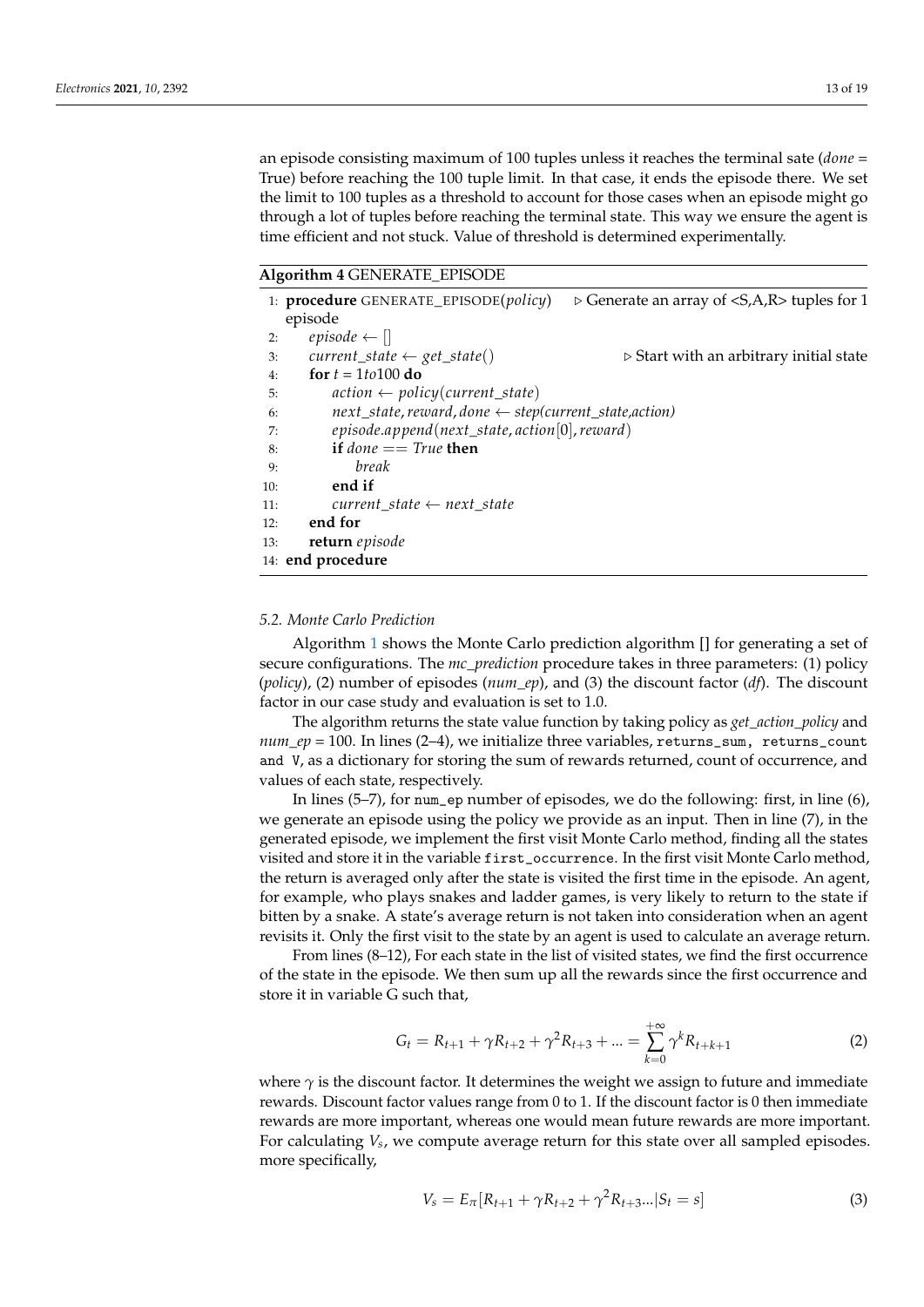where *E* is the expected mean of the rewarded *G<sup>t</sup>* for the state *s*.

## <span id="page-13-0"></span>**6. Implementation**

To the best of our knowledge, there is no public environment library available in the OpenAI Gym [\(https://gym.openai.com/envs/,](https://gym.openai.com/envs/) (accessed on 1 May 2021)) pertaining to our problem at hand. Therefore, we built our own environment and customized it according to our problem.

In the *Initial State (Step 1)*, a permissible range of values is defined for every parameter in *con figuration* from which the value can be drawn randomly from the domain of the underlying parameter (i.e.,  $domain(p)$ ). Using this mechanism and to accelerate the search performed by the agent, we narrow down the search space for the agent and thus the agent can identify a secure parameter setting faster. In our case study, the default range varies according to the permissible values for each parameter takes. More specifically, depending on the *type* of parameter, the ranges of choices are limited according to the following constraints:

- 1. Numerical type:  $(v \lim, v + \lim)$
- 2. List Type: integer/string values. Choice between  $\int [(0, max(List) + lim)]$ *String type value*

where *v* is the secure setting value, *lim* is an arbitrary integer value, and *max*(*List*) is the maximum setting value if it is a list type. We set  $\lim = 10$  based on multiple experiments we conducted and this value seemed to give better results in lesser time.

In terms of implementation, we can define two global variables *H IGH* and *LOW* that can represent the scores obtained for each parameter. In our case, we set *H IGH* and *LOW* to 800 and 8, respectively.

In Algorithm [2,](#page-10-0) to decide which action to assign more probability we set the *threshold* as a *range*: (*max*\_*score* − *value*, *max*\_*score*) where *max*\_*score* is the overall maximum fitness score of the configuration and *value* is a hyperparameter set to 800 which denotes maximum score of one parameter. This implies that we tell the agent to not do many changes (action = NC or No Change) to the settings as that threshold range denotes that all the parameters in the configuration are set correctly except one. Otherwise, the agent chooses action = C if it less than the lower limit of threshold change, implying the fitness score of configuration is low.

We implemented all algorithms using Python version 3.6 and major libraries like numpy and pandas. Algorithms [1](#page-6-0) and [4](#page-12-0) are adapted from github repository [\[22\]](#page-18-18).

#### <span id="page-13-1"></span>**7. Evaluation and Results**

This section demonstrates the performance of the proposed RL-based approach in generating secure configurations and reports the results. We selected six applications and the corresponding parameters from the STIG website, namely Windows 10 (59 setting parameters), Adobe (20 setting parameters), Chrome (19 setting parameters), MS Office (21 setting parameters), Ms Excel (20 setting parameters), and McAfee (14 setting parameters). These programs contain a good number of configuration parameters whose domains are diverse enough.

We executed our developed scripts for various number of episodes and captured the best fitness scores (i.e., value of state  $V$  that indicates how secure a given state is). Figure [2a](#page-14-0)–f illustrates the trend of fitness scores obtained through the episodes where x-axis is the episode counts (i.e., between 20 and 500 episodes); whereas, the y-axis holds the normalized values of fitness scores. More specifically, the normalized fitness score value of 0.0 represents the least secure attained by the agent; whereas, the value 1.0 is the most secure fitness score. The normalization on fitness scores are performed as follows:

$$
normalized(fs) = \frac{fs - min(fs)}{max(fs) - min(fs)}
$$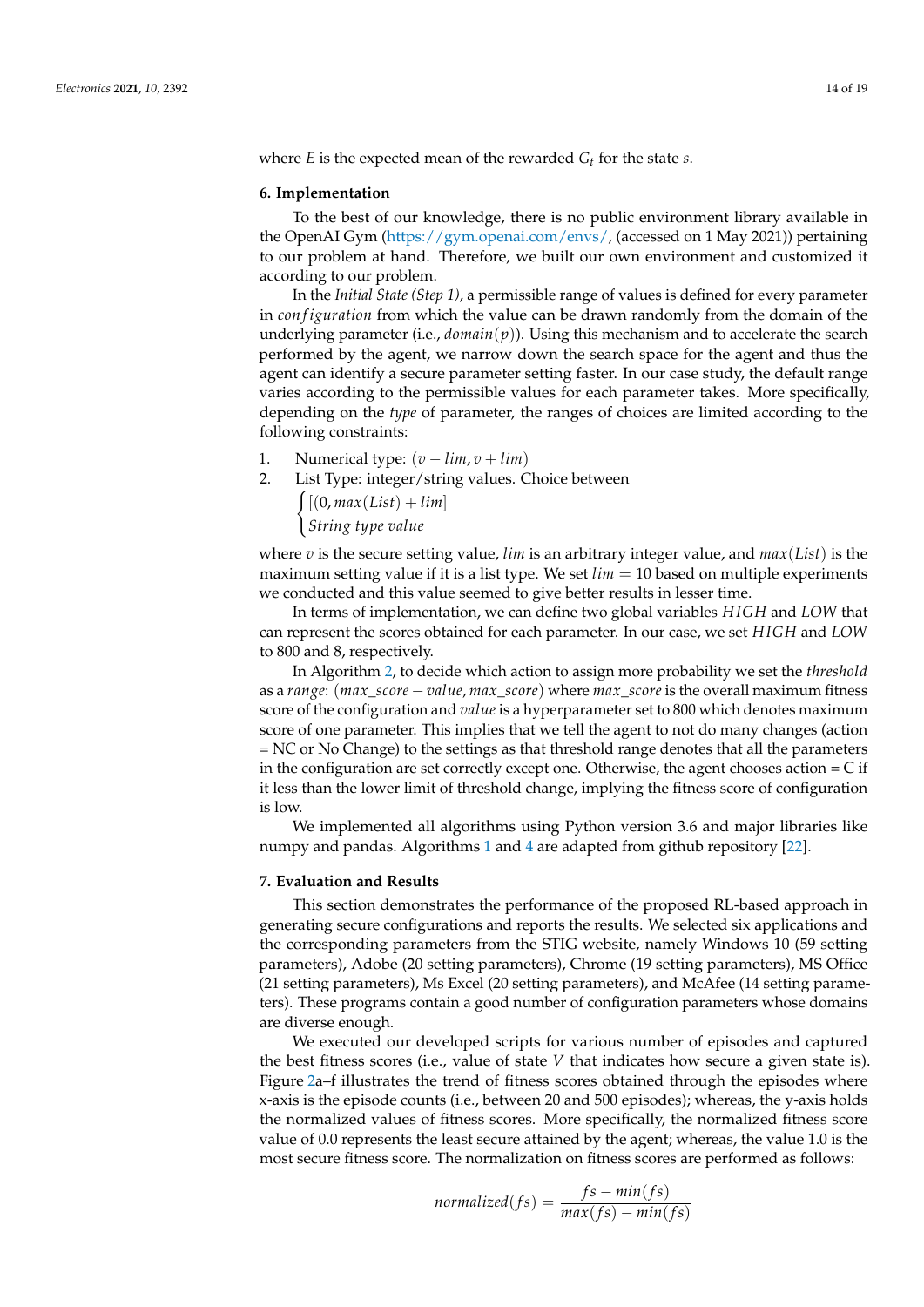where  $min(f<sub>s</sub>)$  for a given fitness score  $fs$  is the minimum fitness score of the configuration which is equal to the total sum of the fitness scores for all parameters when they are all set to LOW. Similarly, *min*(*f s*) for a given fitness score *f s* is the maximum fitness score of the configuration which is equal to the total sum of the fitness scores for all parameters when they are all set of HIGH. More specifically,:

$$
min(fs) = \sum_{S_i=1}^{n} LOW \quad ; \quad max(fs) = \sum_{S_i=1}^{n} HIGH
$$

where  $S_i$  is the *i*th parameter and  $n$  is the total number of parameters.

<span id="page-14-0"></span>



*Performance.* To depict the trends of the fitness scores across the episodes, the plots are annotated (i.e., the red line) with fitted linear models. As Figure [2a](#page-14-0)–f indicate, we observe an increasing trends in fitness scores (most of cases) and overall good performance of generating secure configurations with very high fitness scores.

As shown in Figure [2a](#page-14-0) for Windows 10, the RL agent overall managed to attain fitness level greater than 0.6. As seen in the plot, roughly between 60% to 80% of parameters in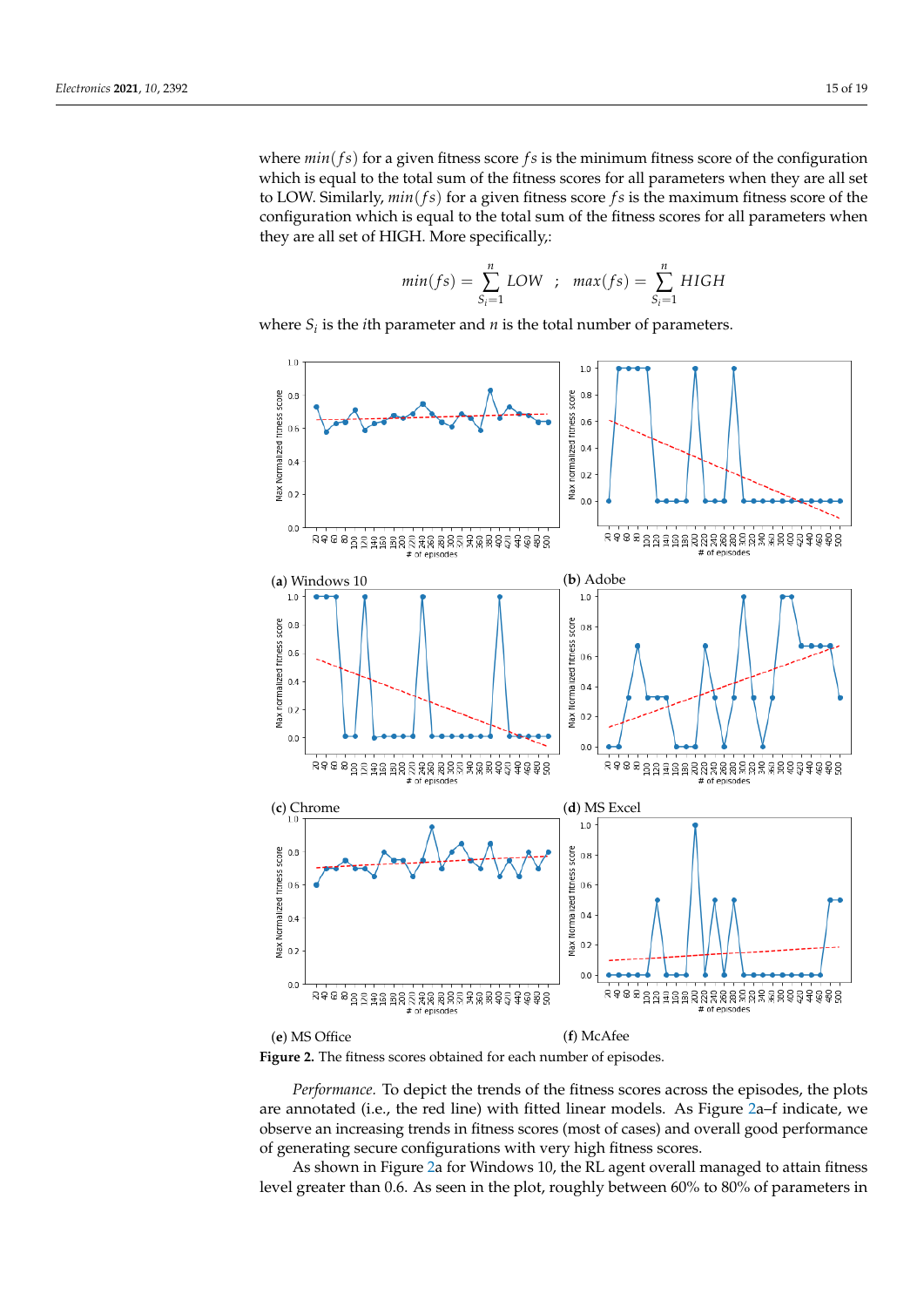the windows configuration have been securely set by the agent. The highest fitness score achieved by the agent was in episode count 400 with a value slightly greater than 0.8.

Figure [2b](#page-14-0) illustrates the results obtained for Adobe. Unlike the case for Windows 10 and other applications that we studied, the Adobe software exhibited a different pattern. As depicted in Figure [2b](#page-14-0), the trend line decreases as the episode counts increases. The fitness score reaches its highest value when the episode counts are between 40 and 100. It then shows a strange pattern where the fitness score reaches either its highest peak (i.e.,  $=1.0$ ) or drops to its lowest value (i.e.,  $=0.0$ ).

Unlike the Adobe software application, Chrome demonstrated a rational behavior as shown in Figure [2c](#page-14-0). The trend line steadily increases as the episode counts increases, an expected behavior in training the agent. The fitness scores are between 60% and 90% where the maximum fitness score is achieved when the number of episodes is 480.

Similarly, For MSExcel and MSOffice application, as shown in Figure [2d](#page-14-0),e, an increasing trend in improving security level is observable as episodes progress.

The only case where we observe poor performance is the output obtained for McAfee application (Figure [2f](#page-14-0)) where the security level remains in the lowest fitness score range  $(10-20\%)$ .

*Probability Distributions.* In order to analyze the probability distribution and range of fitness score values the generated configurations fall under for each case study, we re-executed the RL model 100 times with the episode count equal to 200. We then demonstrated the probability distribution of the fitness score values through histograms. Figure [3a](#page-16-1)–f visually represent the histograms for the case studies where x-axis shows the normalized fitness score values; whereas, the y-axis holds the count of configuration falling in each range,

Figure [3a](#page-16-1) shows the histogram plot for Windows 10 where 100 configurations are generated and each execution comprised of 200 episodes. We observe that most of the configuration generated after every execution falls in the range  $(>60\%$  to 80%). A similar pattern is observable for Adobe, Chrome, MS Excel, and MS Office where the probability distributions are on the upper part (i.e.,  $>0.6$ ) of normalized fitness scores. The only subject program that exhibits a different and poor performance is McAfee where the observed probability distribution of secure configuration falls in the lower part. This might be due to less diverse set and low number of parameters (14 parameters for McAfee) for the McAfee application defined. McAfee had a few parameters composing the configuration along with as few as three possible settings to deal with: binary (i.e.,  $(0, 1)$ ) and string.

*Descriptive Statistics.* We also calculated the statistical metrics: maximum, minimum, mean, and standard deviation of the best fitness scores of 100 configurations collected over 100 executions of RL script for each application. As Table [2](#page-15-0) lists, RL performed better with configurations generated for most of the cases. The best performance is observed for MSExcel with all the metrics having the best values; whereas, the worst case is demonstrated for the McAfee program. As indicated earlier, the problem with McAfee case study might be due to the lack of diversity of parameters of this application.

<span id="page-15-0"></span>**Table 2.** Statistical analysis of maximum fitness scores of 100 configurations collected after 100 runs of RL script executed on different SUTs

| <b>SUT</b>       | Max  | Min  | Mean  | <b>Std Dev</b> |
|------------------|------|------|-------|----------------|
| Windows10        | 0.76 | 0.54 | 0.65  | 0.04           |
| <b>Chrome</b>    | 0.95 | 0.58 | 0.77  | 0.085          |
| Adobe            | 0.94 | 0.5  | 0.74  | 0.100          |
| McAfee           | 0.43 | 0.14 | 0.202 | 0.069          |
| <b>MS</b> Excel  | 0.95 | 0.6  | 0.74  | 0.066          |
| <b>MS Office</b> | 0.9  | 0.57 | 0.699 | 0.061          |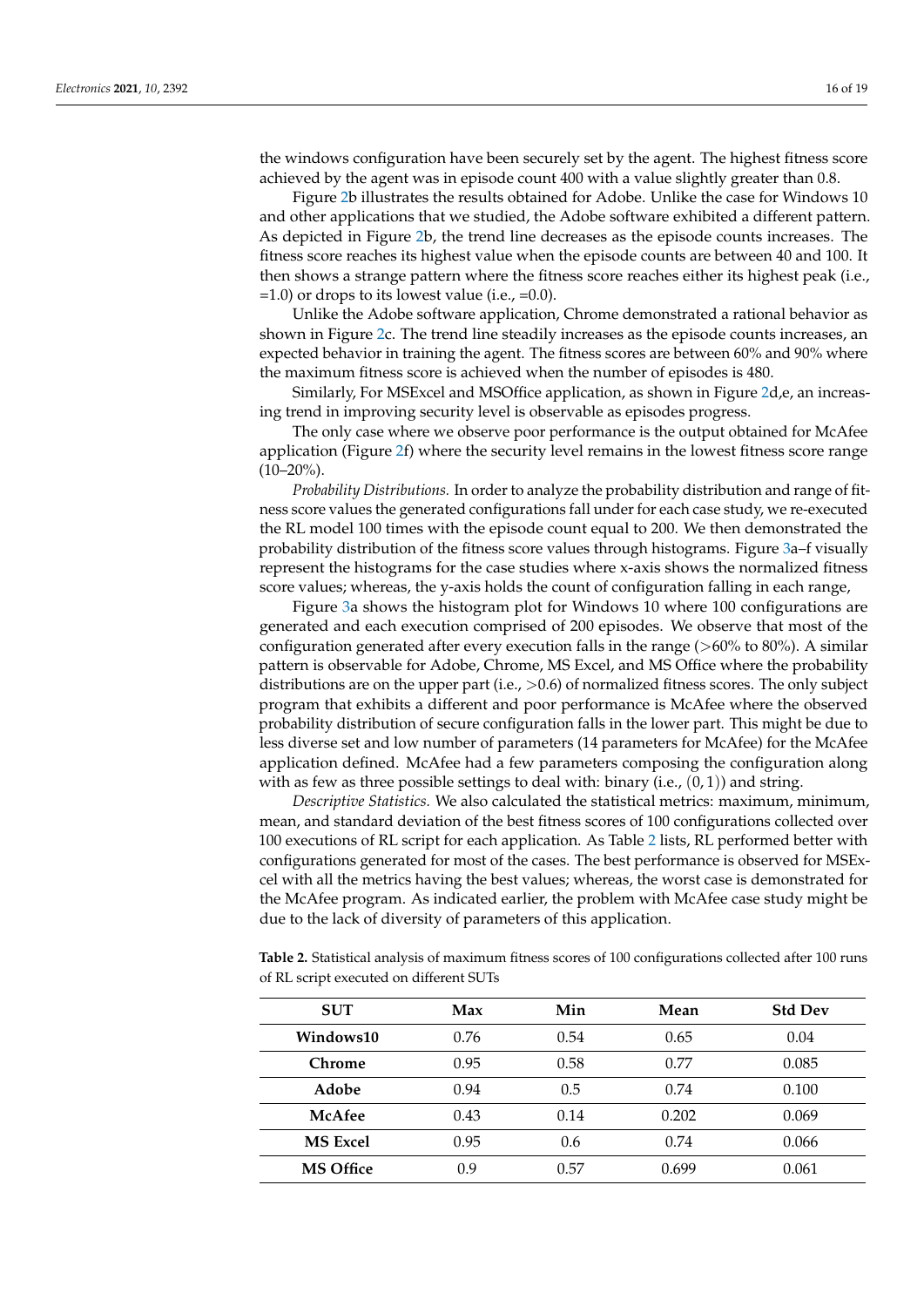<span id="page-16-1"></span>

#### <span id="page-16-0"></span>**8. Discussion**

The reinforcement learning-based schemes have already been adapted for some other similar problems such as tuning configuration of systems [\[11,](#page-18-7)[12,](#page-18-8)[14\]](#page-18-10). The problem of tuning configurations technically has its own characteristics and thus a direct comparison with the problem discussed in this paper might not be meaningful.

The closest research work to address the automatic generation of secure configurations is related to the application of evolutionary algorithms to this problem [\[9,](#page-18-5)[10,](#page-18-6)[17,](#page-18-13)[18\]](#page-18-14). Such greedy algorithms are used to maximize the optimality of solutions. However, the main drawback of these evolutionary algorithms is the scalability issue in the presence of a large number of constraints in the environment [\[23\]](#page-18-19). As a result, obtaining reasonably good and relatively optimal solutions might not be feasible when these evolutionary algorithms are used. On the other hand, reinforcement learning-based models are more robust to such limitation and are scalable even when there are large number of constraints in the system that the agent needs to enforce and learn.

A second limitation with evolutionary algorithms is that these techniques may produce some populations that may eventually be ignored in computation. More specifically, unlike reinforcement learning where an agent learns to avoid generating such a less useful set of samples, in evolutionary algorithms there is no training notion of any agent and thus the resulting samples may be discarded.

Another distinguished difference between reinforcement learning and evolutionary algorithms is that the former utilize Markov Decision Process (MDP), whereas the latter are heuristic-based. Hence, the goodness of the reinforcement learning-based models depends on the completeness of the underlying MDP; whereas, the effectiveness of evolutionary algorithms relies on the goodness of the heuristics defined.

According to our experience with evolutionary algorithms [\[17](#page-18-13)[,18\]](#page-18-14), techniques such as Genetic Algorithms (GA) and Particle Swarm Optimizations (PSO) are very effective when the search space is small; whereas, Reinforcement Learning is more viable for large search spaces due to the fact they need large amount of training data to be effective. As a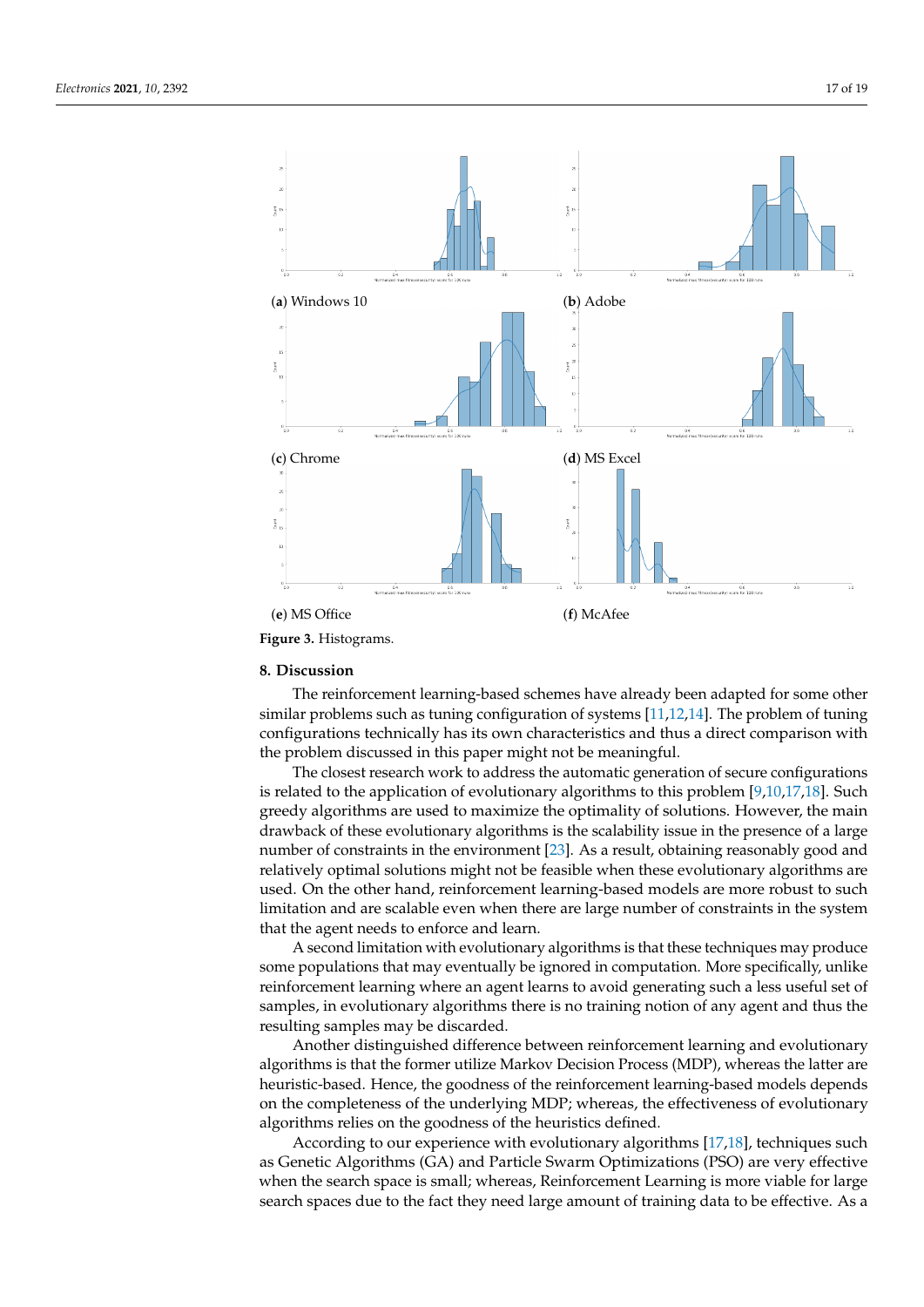result, the evolutionary algorithms may result in generating less diverse set of populations and samples and thus some of the samples might be repeated. On the other hand, due to a larger search space, reinforcement learning models may produce a more diverse and less redundant set of samples.

## <span id="page-17-3"></span>**9. Conclusions and Future Work**

This paper presents a technique based on reinforcement learning to generate a secure set of configurations for a given software application. The presented work is a proof-ofconcept approach to moving target defense strategy in the context of configuration security. This approach leverages the AI capabilities through the application of RL in auto-tuning a vulnerable configuration setting to a secure one. We formulated the MTD strategy as a single player game using Monte Carlo Prediction where the goal of the game is to reach the terminal state (secure configuration states) through the process of auto-tuning. We then then evaluated the performance of the game on different subject applications to check how well the RL-based agent is able to attain secure configurations across different episode counts.

The presented work has some limitations regarding the number and type of parameters involved in the computation. For instance, the McAfee software application did not exhibit satisfactory results. The poor performance demonstrated by this subject software might be because of the very limited number of parameters (14 for McAfee) with very restricted choices for each parameter. Hence, the number of parameters and the diversity of settings for each parameter have a direct impact on the performance of the agent.

The fitness function and thus fitness scores were computed and optimized according to the secure parameter settings as described by Security Technical Implementation Guide (STIG) [\[21\]](#page-18-17). The STIG guidelines offer proper checklists in order to view the "*compliance status*" of the system's security settings. In other words, the STIG checklists enable us to test whether the underlying system configuration is in compliance with standards (i.e., secure system settings regulations). It is important to note that complying with some standards and thus having high fitness scores does not necessarily mean the system will be protective against various types of vulnerabilities and attacks. The research question of whether complying with security standards and checklists reduces the vulnerabilities of systems against various types of attacks need extensive experimentation and analysis.

As future work, this work can be extended and improved by integrating evolutionary algorithms like Genetic Algorithms and Particle Swarm Optimizations to find the optimum range of search space for the agent to choose from so that it can choose more rewarding actions and hence generate and thus reach the most secure configurations as a result. Moreover, this game can be turned more realistic by extending it to a 2-player game, where this time the second agent can be an attacker responsible for conducting simulated attacks on the targeted vulnerabilities while the first agent (defender) is trying to attain secure configurations.

**Author Contributions:** Data curation, S.D.; Implementation, S.D.; Investigation, A.S.N.; Project administration, A.S.N.; Writing—original draft, S.D.; Writing—review & editing, A.S.N. All authors have read and agreed to the published version of the manuscript.

**Funding:** This work is funded by National Science Foundation (NSF) under Grant No: 1821560.

**Data Availability Statement:** The data are available upon request.

**Conflicts of Interest:** The authors declare no conflict of interest.

## **References**

- <span id="page-17-0"></span>1. Zhou, X. Measurements Associated with Learning More Secure Computer Configuration Parameters. Ph.D. Thesis, Wake Forest University, Winston-Salem, NC, USA, 2015.
- <span id="page-17-1"></span>2. National Vulnerability Database: The National Institute of Standards and Technology (NIST). Available online: [https://nvd.nist.](https://nvd.nist.gov/) [gov/](https://nvd.nist.gov/) (accessed on 1 May 2021).
- <span id="page-17-2"></span>3. Top 10 Web Application Security Risks. Available online: [https://owasp.org/www-project-top-ten/]( https://owasp.org/www-project-top-ten/) (accessed on 1 May 2021).